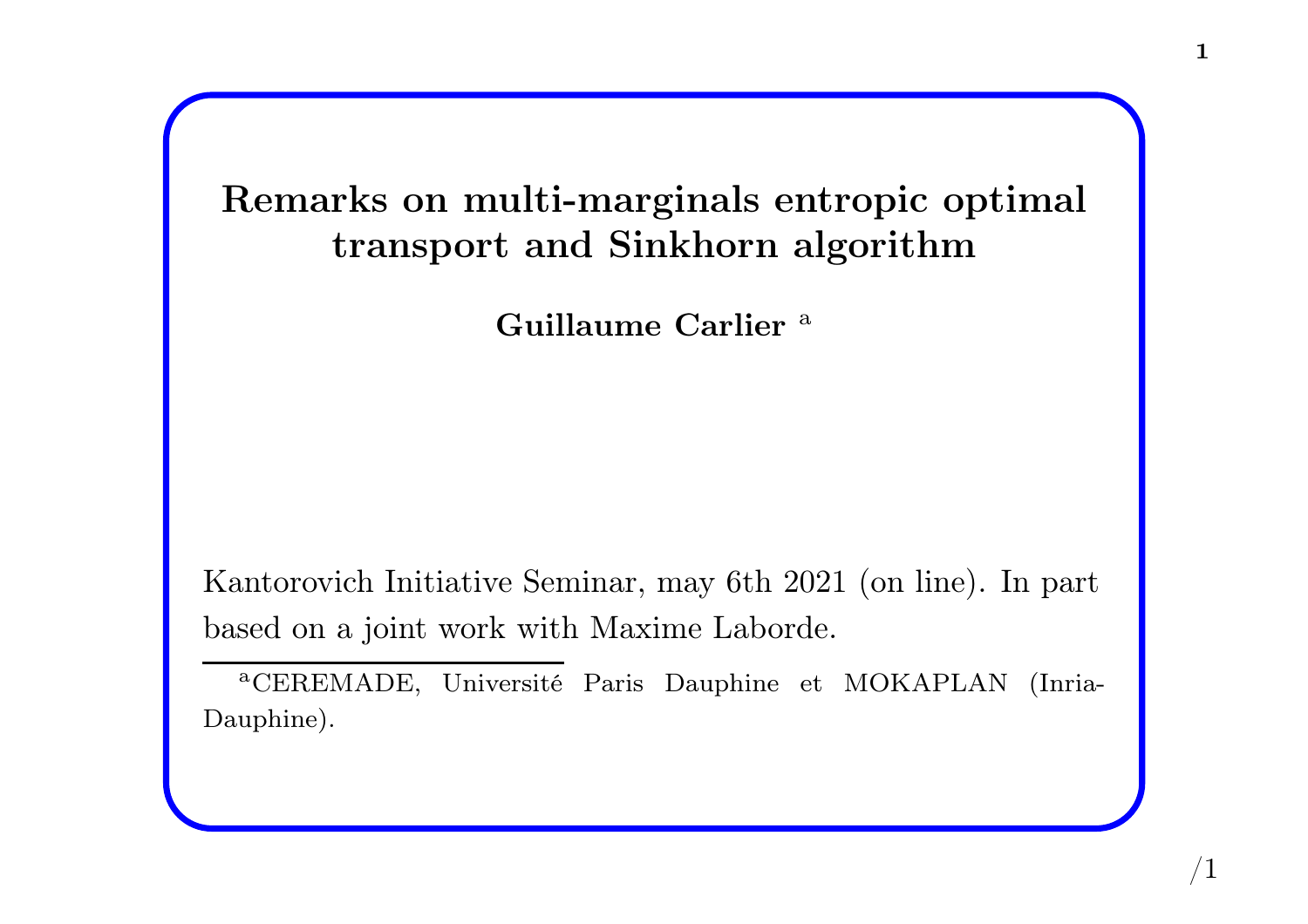# Outline

- ➀ Optimal and entropic transport
- ➁ Multi-marginal problems
- ➂ The multi-marginal Schrödinger system is well-posed
- ➃ Multi-marginal Sinkhorn converges linearly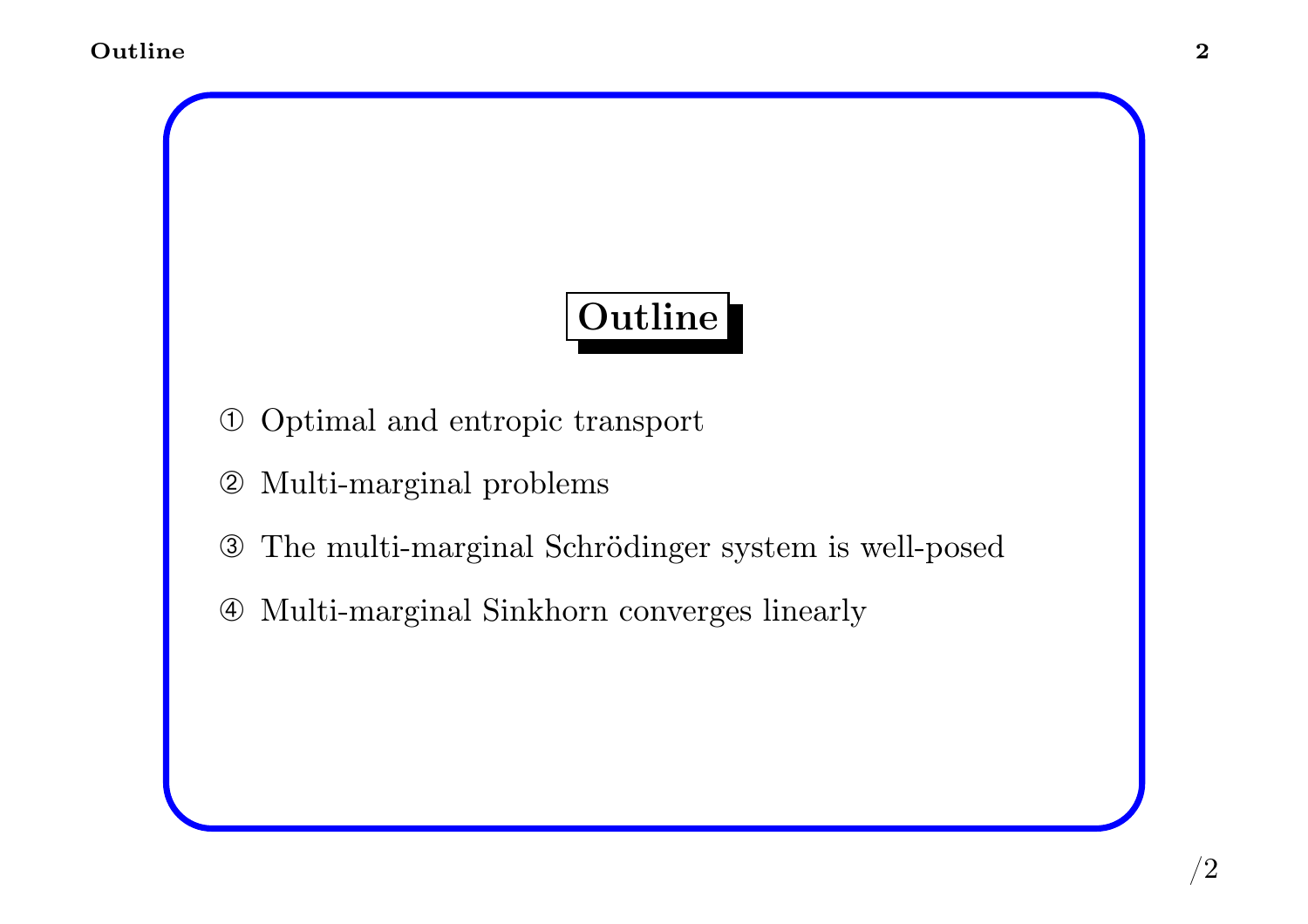# Optimal and entropic optimal transport

Classical (two marginals) OT, the Monge-Kantorovich problem. Given X, Y (e.g. subsets of  $\mathbf{R}^{d}$ , or more generally Polish spaces)  $\mu \in \mathcal{P}(X)$ ,  $\nu \in \mathcal{P}(Y)$  and a cost c (continuous, say):  $X \times Y \to \mathbf{R}$ :

$$
\inf_{\gamma \in \Pi(\mu,\nu)} \int_{X \times Y} c(x,y) \mathrm{d}\gamma(x,y) \tag{1}
$$

where  $\Pi(\mu, \nu)$  is the set of transport plans between  $\mu$  and  $\nu$  i.e. the set of probability measures on  $X \times Y$  having  $\mu$  and  $\nu$  as marginals. Huge literature, Brenier solved the quadratic case, Gangbo McCann... Books by Villani, Santambrogio.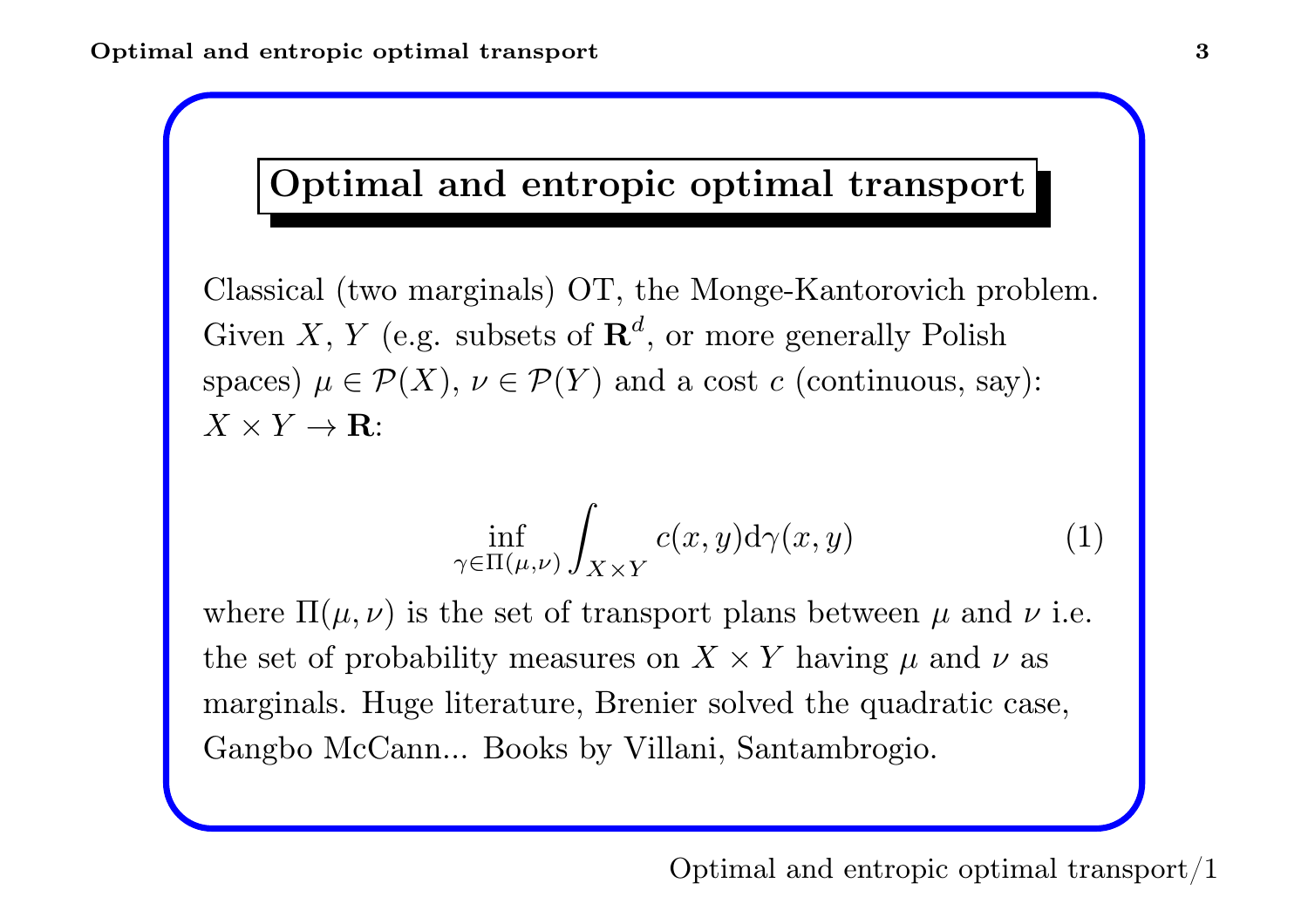Kantorovich dual:

$$
\sup \left\{ \int_X \varphi \mathrm{d}\mu + \int_Y \psi \mathrm{d}\nu \; : \; \varphi(x) + \psi(y) \le c(x, y) \right\} \tag{2}
$$

Given  $\varphi$ , the largest feasible  $\psi$  is the c-transform of  $\phi$ :

$$
\psi(y) = \varphi^{c}(y) = \inf_{x \in X} \{c(x, y) - \varphi(x)\}
$$

Complementary slackness: optimal plans  $\gamma$  concentrate on pairs  $(x, y)$  for which  $\varphi(x) + \varphi^c(y) = c(x, y)$ . Brenier:  $c(x,y)=\frac{1}{2}$  $\frac{1}{2}|x-y|^2$ ,  $\gamma$  is supported by the graph of the subdifferential of <sup>a</sup> convex potential, link with Monge-Ampère etc...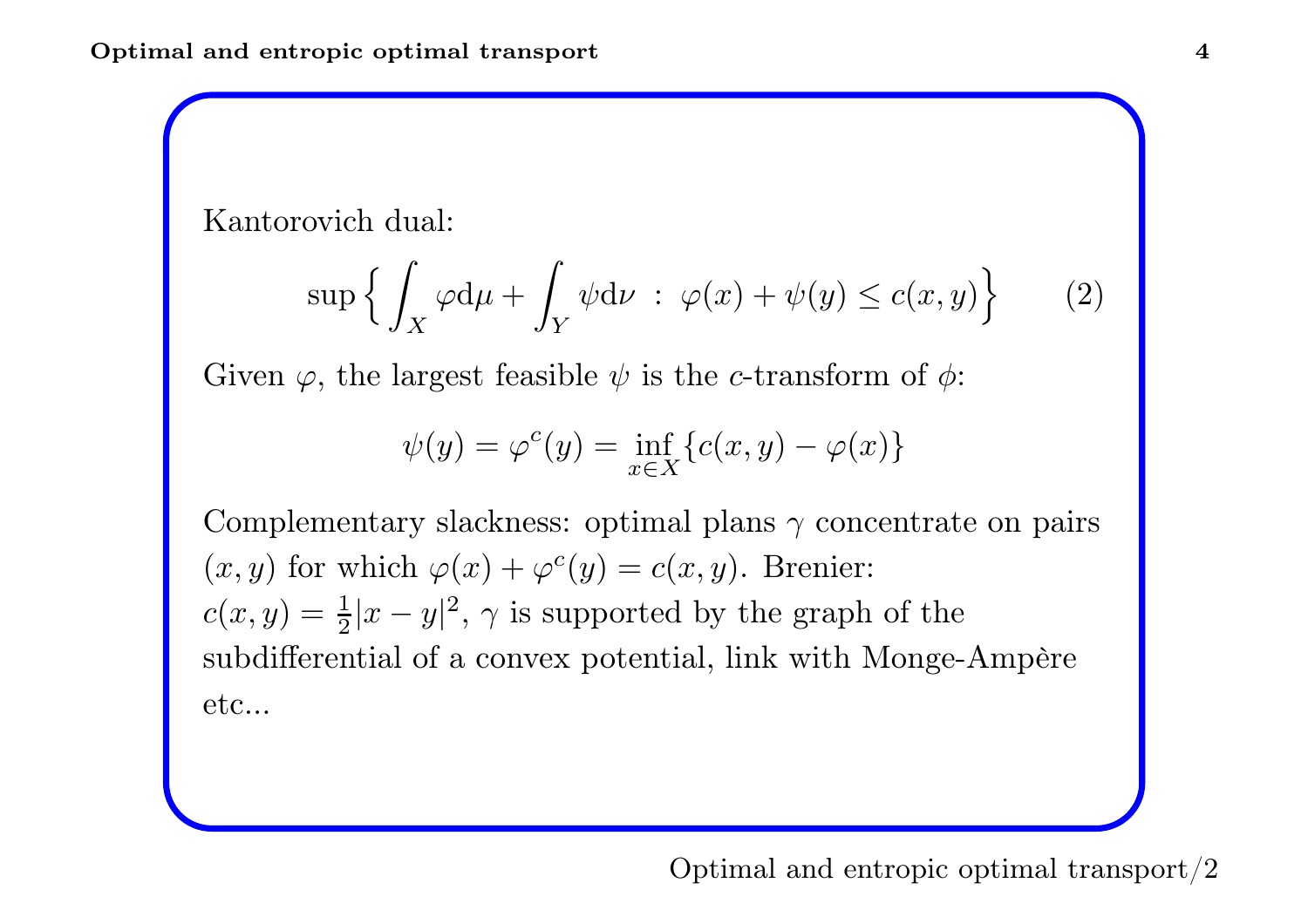Entropic OT, regularization  $\varepsilon > 0$ 

$$
\inf_{\gamma \in \Pi(\mu,\nu)} \int_{X \times Y} c(x,y) \mathrm{d} \gamma(x,y) + \varepsilon H(\gamma | \mu \otimes \nu)
$$

where when  $p$  and  $q$  are probability measures on  $Z$ , we denote

$$
H(q|p) = \begin{cases} \int_Z (\log(m) - 1) dq & \text{if } q = mp \\ +\infty & \text{otherwise} \end{cases}
$$

Same as

$$
\inf_{\gamma \in \Pi(\mu,\nu)} \varepsilon H(\gamma | e^{-\frac{c}{\varepsilon}} \mu \otimes \nu) \tag{3}
$$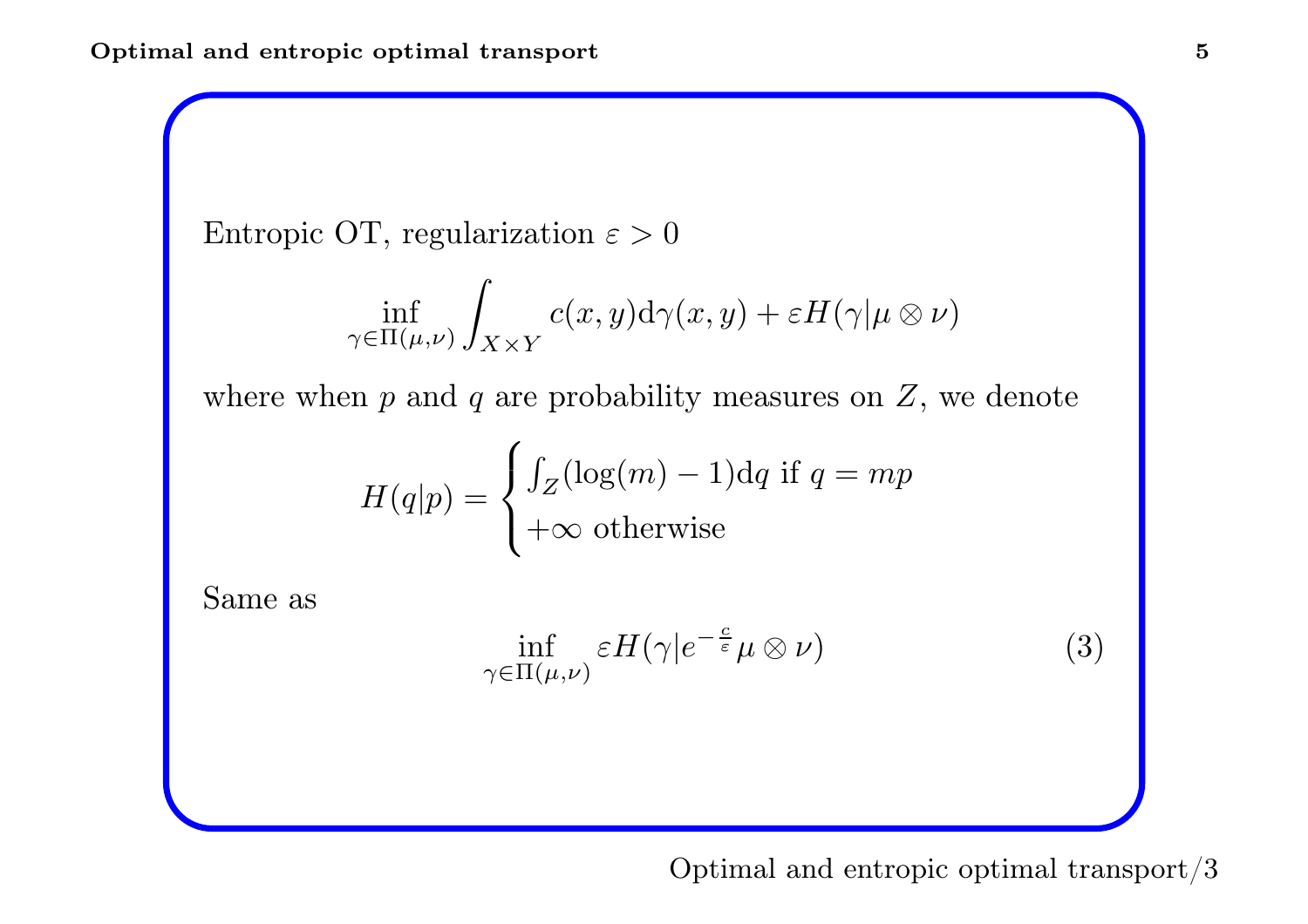At least formally, writing Lagrange multipliers  $\varphi$  and  $\psi$  for the marginal constraints, the optimal <sup>p</sup>lan takes the form

$$
\gamma_\varepsilon=e^{\frac{\varphi\oplus\psi-c}{\varepsilon}}\mu\otimes\nu
$$

 $(\text{where } (\varphi \oplus \psi)(x, y) = \varphi(x) + \psi(y)).$  Setting

$$
K = e^{-\frac{c}{\varepsilon}}, a = e^{\frac{\varphi}{\varepsilon}}, \ b = e^{\frac{\psi}{\varepsilon}}
$$

K: Gibbs kernel, a and b Schrödinger potentials,  $\gamma_{\varepsilon}$  is given by

$$
\gamma_{\varepsilon}=((a\otimes b)K)\mu\otimes\nu.
$$

With the mass conservation constraints:  $\gamma_{\varepsilon} \in \Pi(\mu, \nu)$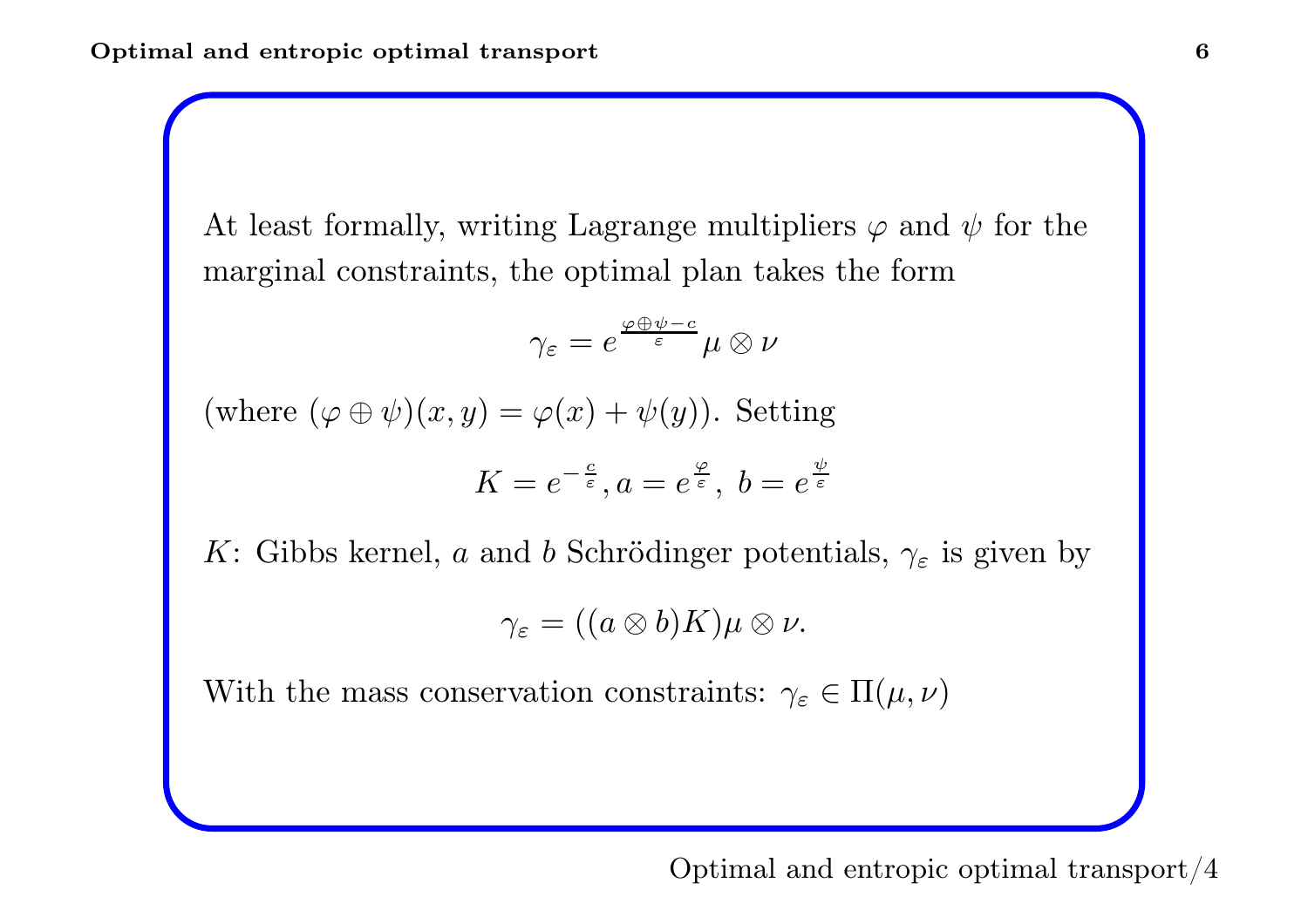Optimal and entropic optimal transport

Mass conservation gives two nonlinear integral equations for  $a$ and  $b$  (or  $\varphi$  and  $\psi)$ 

$$
1 = a(x) \int_Y K(x, y) b(y) \mathrm{d}\nu(y), \ 1 = b(y) \int_X K(x, y) a(x) \mathrm{d}\mu(x)
$$

or

$$
\varphi(x) = -\varepsilon \log \Big( \int_Y e^{\frac{1}{\varepsilon}(\psi(y) - c(x, y))} d\nu(y) \Big)
$$

$$
\psi(y) = -\varepsilon \log \Big( \int_X e^{\frac{1}{\varepsilon}(\varphi(x) - c(x, y))} d\mu(x) \Big)
$$

Schrödinger system which is the Euler-Lagrange system for the dual of (3):

$$
\sup_{\varphi,\psi} \int_X \varphi \, \mathrm{d}\mu + \int_Y \psi \, \mathrm{d}\nu - \varepsilon \int_{X \times Y} e^{\frac{\varphi \oplus \psi - c}{\varepsilon}} \mu \otimes \nu \tag{4}
$$

N.B: obvious invariance  $(\varphi + \lambda, \psi - \lambda)$  with  $\lambda \in \mathbf{R}$  same as  $(a/M, Mb).$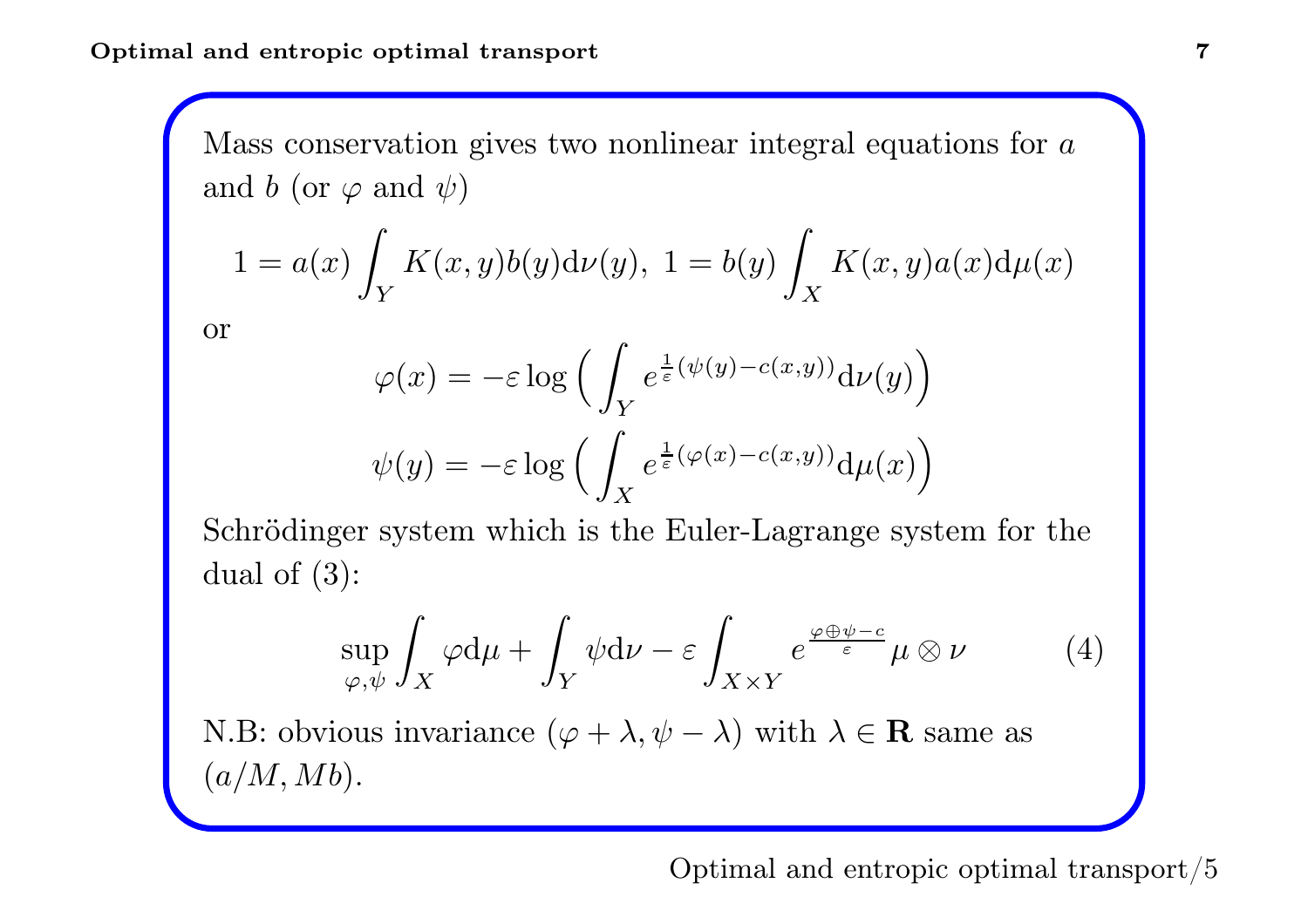Sinkhorn algorithm (or Gauss-Seidel):

$$
a^{t+1}(x) = \frac{1}{\int_Y K(x, y)b^t(y)d\nu(y)},
$$
  

$$
b^{t+1}(y) = \frac{1}{\int_X K(x, y)a^{t+1}(x)d\mu(x)}
$$

if  $c \in L^{\infty}$  $(\mu \otimes \nu)$ , K bounded away from 0, linear convergence is well-known. Elegant proof using the so-called Hilbert projective metric and <sup>a</sup> theorem of Birkhoff (Franklin and Lorenz).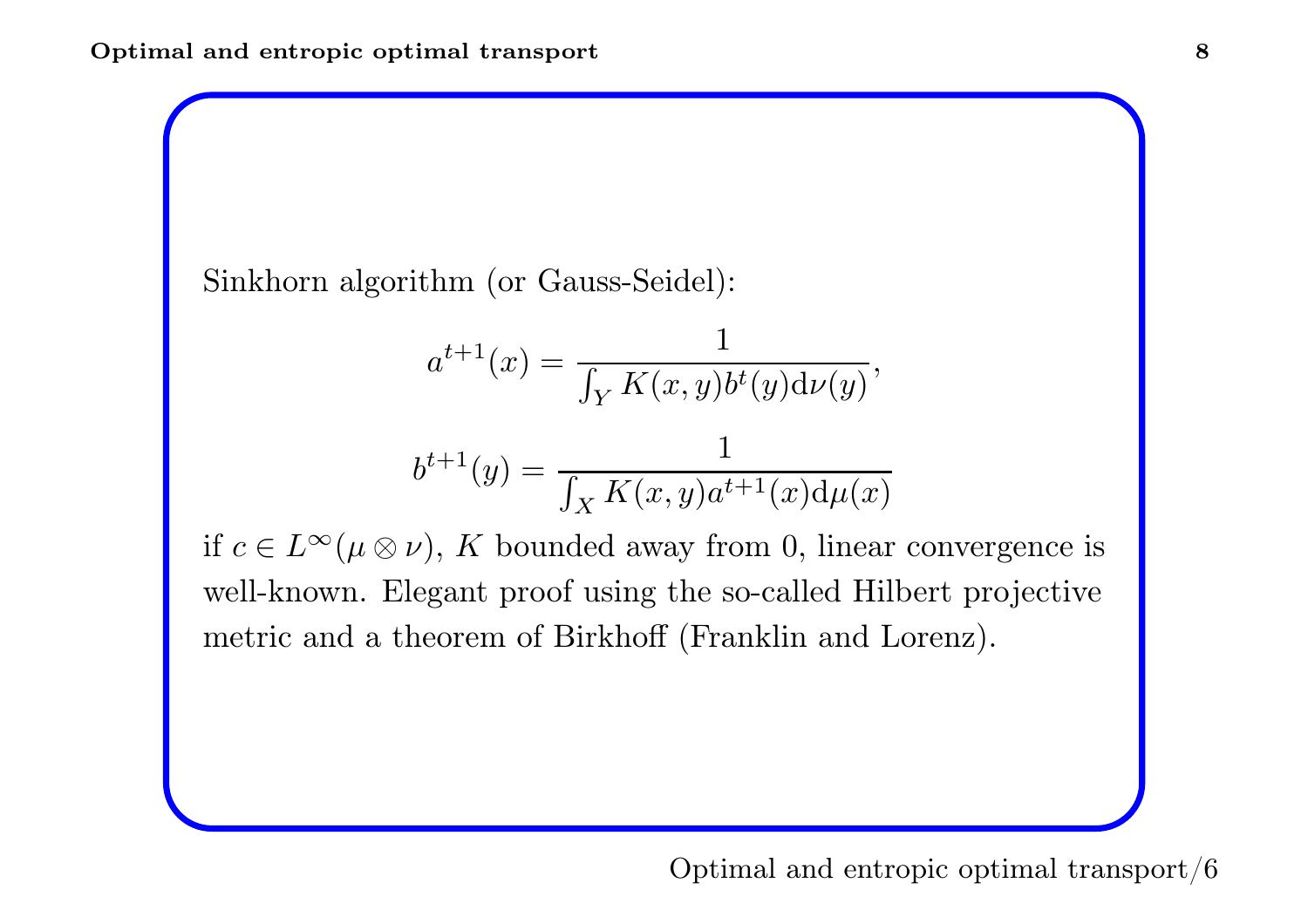Note that Sinkhorn is also block coordinate descent in the dual (4), indeed fixing  $\varphi$  and maximizing the dual functional in  $\psi$ gives

$$
\psi(y) = -\varepsilon \log \Big( \int_X e^{\frac{\varphi(x) - c(x, y)}{\varepsilon}} \mathrm{d}\mu(x) \Big)
$$

(soft <sup>c</sup>-transform: this is Laplace method!). Huge literature, appears under different names and in different settings:

- Schrödinger system appears for the first time in the seminal paper of Schrödinger in 1931, raised the interest of Bernstein (1935), Beurling (1960)....
- large deviations, weakly interacting particle systems, stochastic control, Dawson and Gärtner (1987), Föllmer (1988), Mikami (2004), Léonard (2001, 2014)....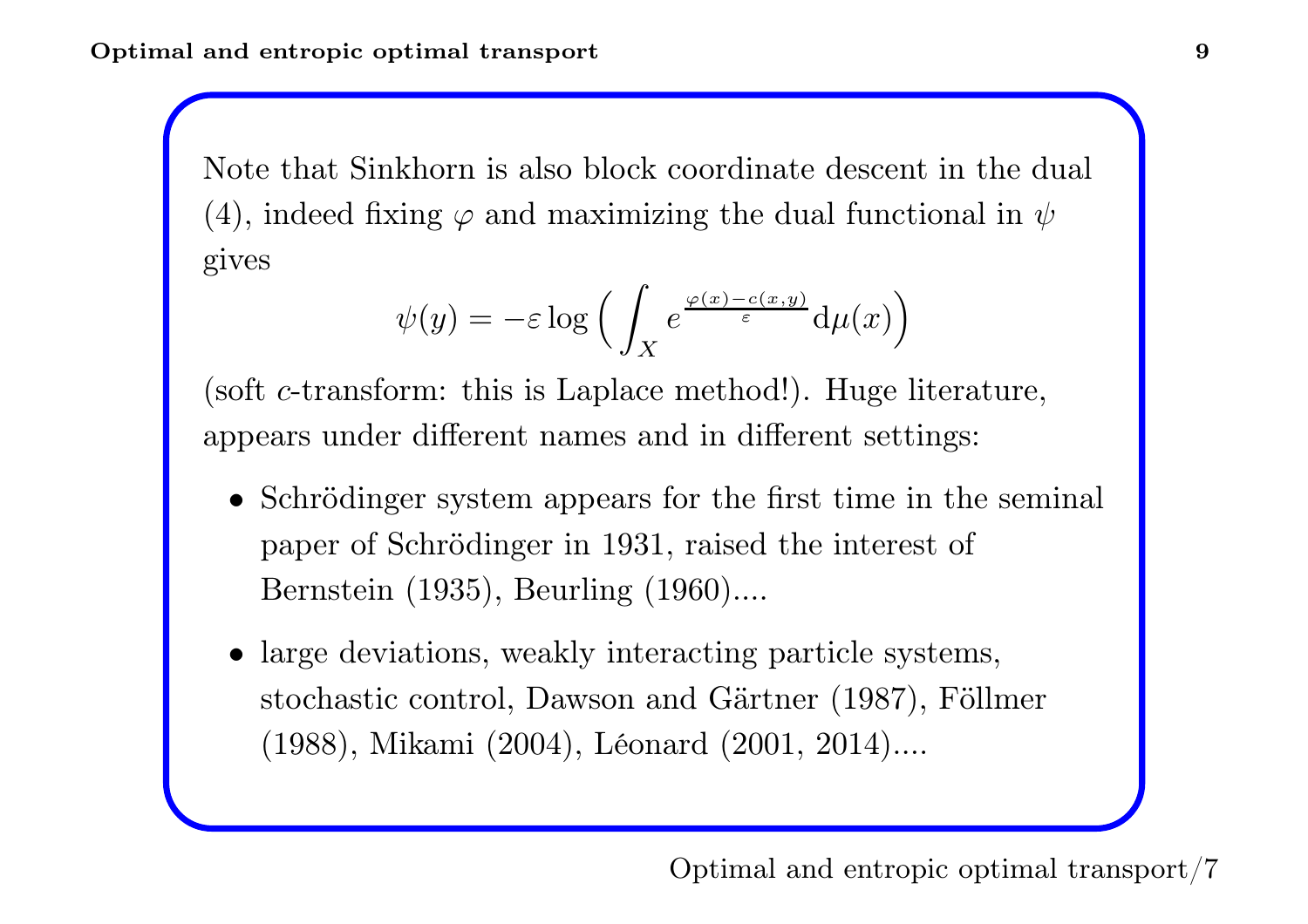- matrix scaling DAD problem: Sinkhorn, Sinkhorn-Knopp (1967), Borwein, Lewis, Nussbaum (1990's)...
- Statistics, IPFP, Csiszàr (1975), Rüschendorf (1995),...
- use for computational OT is more recent: Cuturi's lightspeed paper (2013) had an important impact, Galichon and Salanié (2012), Cuturi and Peyré's book (2018), discrete case: nice stochastic interpretation of the dual (see Galichon's book, 2016).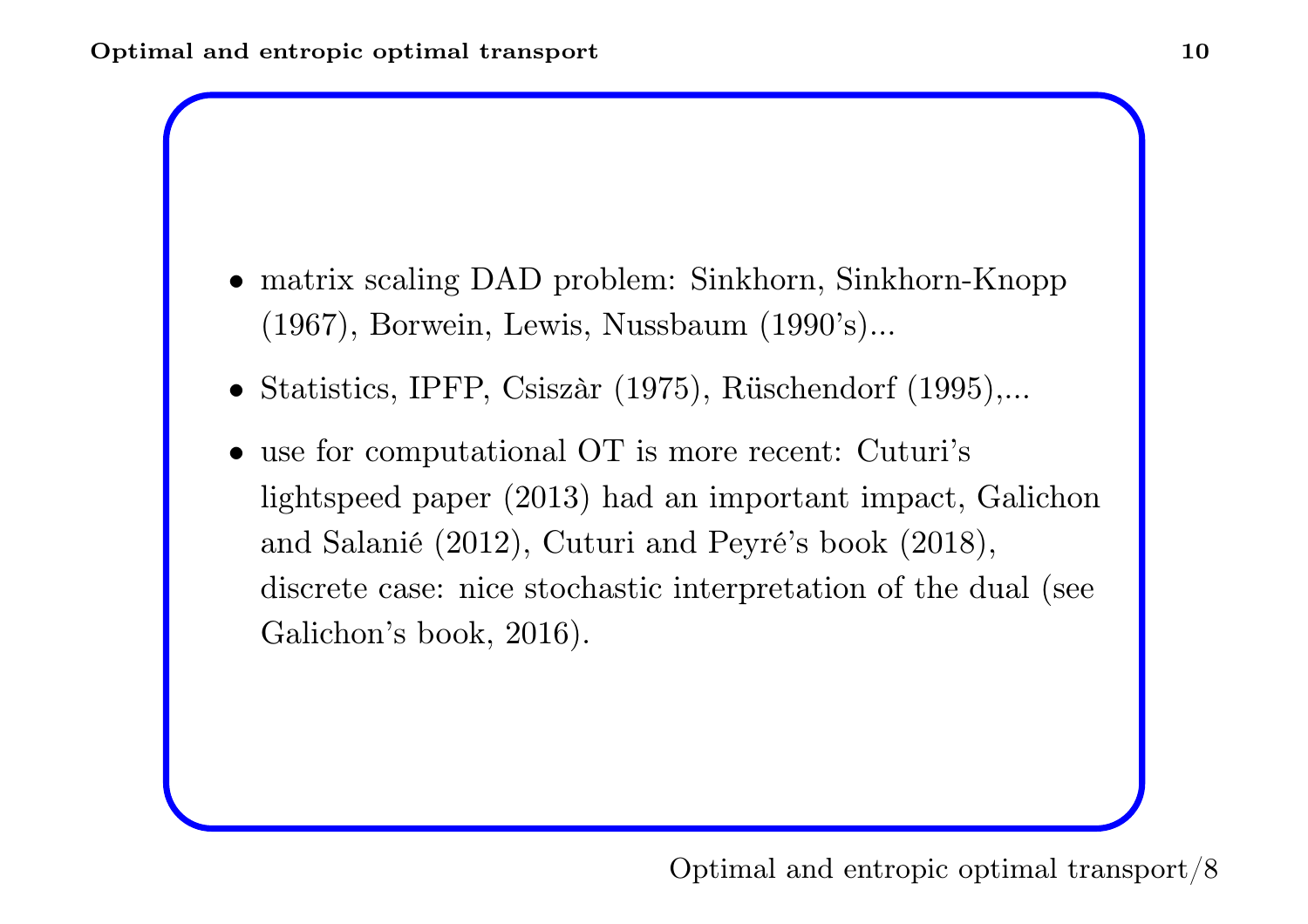# Multi-marginal problems

These are problems of the form

$$
\inf_{\gamma \in \Pi(\mu_1, \dots, \mu_N)} \int_{X_1 \times \dots \times X_N} c(x_1, \dots, x_N) d\gamma(x_1, \dots, x_N) \quad (5)
$$

Where  $\Pi(\mu_1,\ldots,\mu_N)$  is the set of (multi-marginal plans) of probability measures on  $\prod_{i=1}^N X_i$  having  $\mu_1, \ldots, \mu_N$  as marginals. Motivations in <sup>p</sup>hysics (fluid dynamics, electronic correlation structure), economics and machine learning.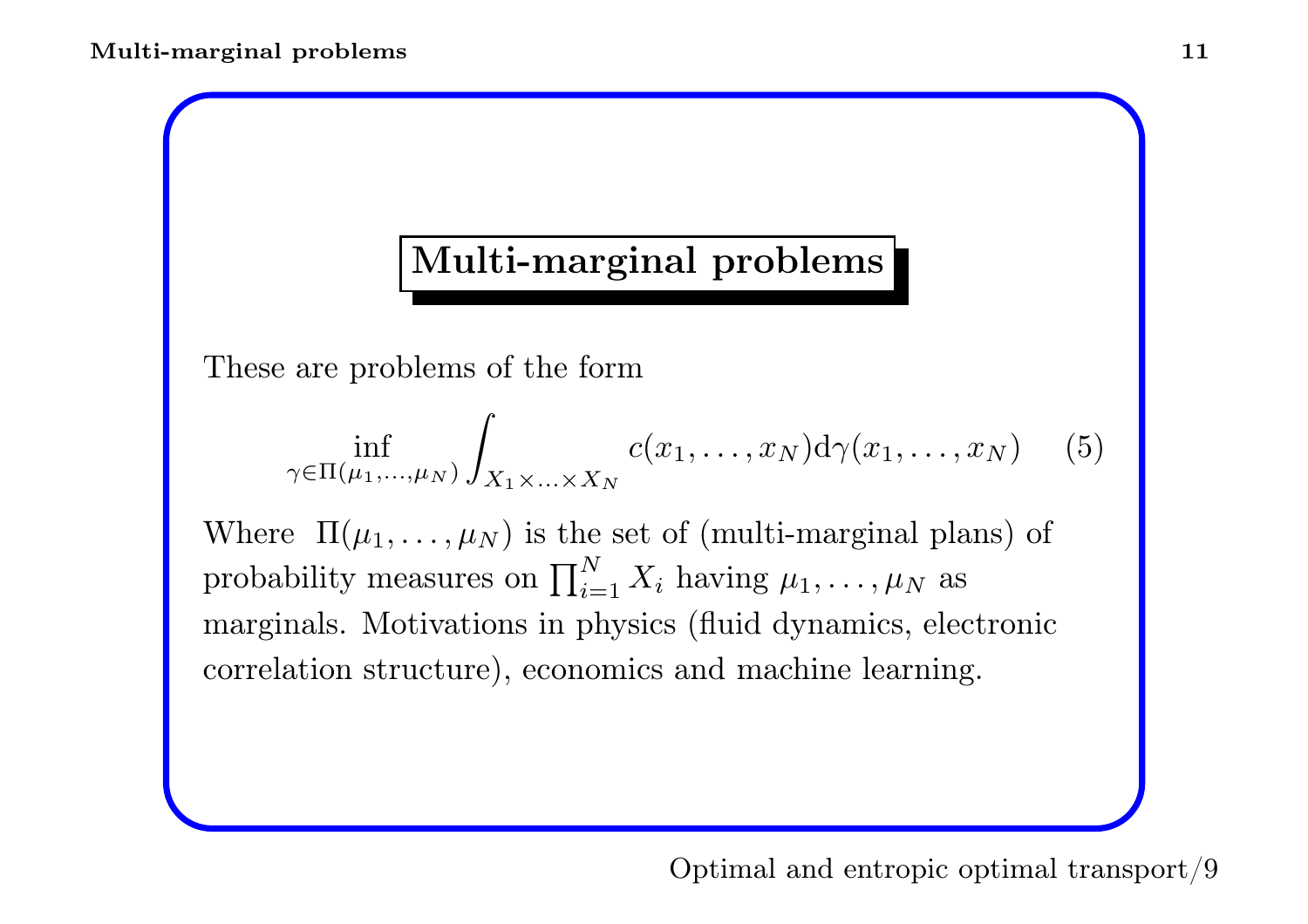Multi-marginal OT has its roots in Brenier's relaxation (1989) of Arnol'd's (1966) interpretation of incompressible Euler as the equation of geodesics in the group of measure preserving diffeomorphisms. Time  $t \in [0, 1]$ , flat torus  $\mathbf{T}^d$ :

$$
\partial_t u + (u \cdot \nabla)u + \nabla p = 0, (t, x) \in [0, 1] \times \mathbf{T}^d, \text{ div}(u) = 0
$$

flow  $\partial_t X_t = u(t, X_t)$ ,  $X_0 = id$ , measure preserving and at least formally is a critical point of  $\int ||\dot{X}(t,.)||_{L^2}^2 dt$  over paths of measure preserving diffeomorphisms.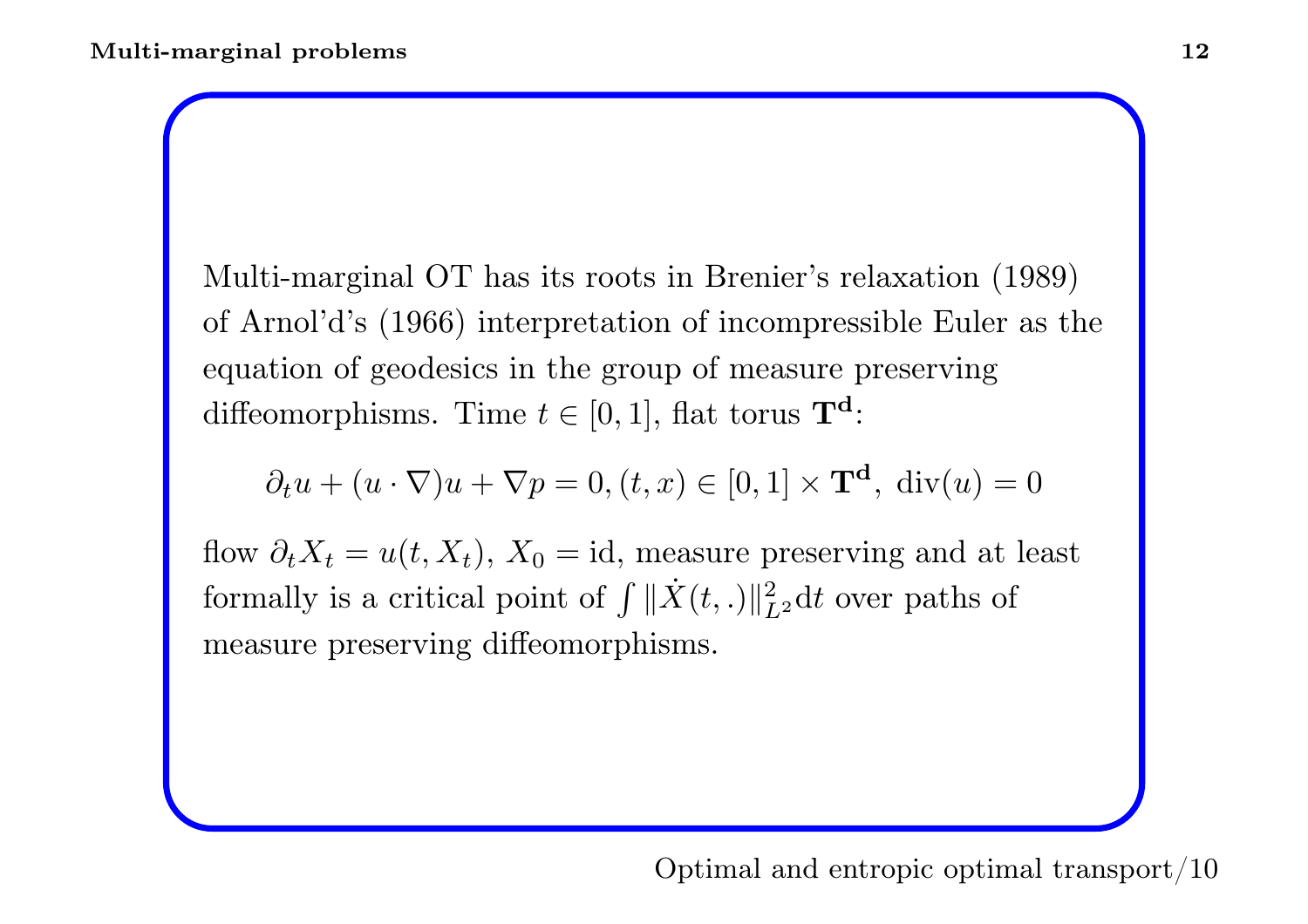Setting  $e_t(\omega) = \omega(t)$  evaluation map, flat torus  $\mathbf{T}^d$ ,  $\gamma \in \mathcal{P}(\mathbf{T}^d \times \mathbf{T}^d)$  bistochastic (i.e. has uniform marginals, think of  $\gamma = (id, X_1)_\# \mathcal{L}^d$ , GIF( $\gamma$ ): generalized incompressible flows compatible with the joint distribution  $\gamma$  of particles at times 0 and 1

$$
GIF(\gamma) := \{ P \in \mathcal{P}(C([0,1], \mathbf{T}^d) : e_{t\#} P = \mathcal{L}^d, (e_0, e_1)_{\#} P = \gamma \}
$$

Brenier's formulation is an OT problem with infinitely many marginal constraints:

$$
\inf_{P\in \textnormal{GIF}(\gamma)} \int_{C([0,1],\mathbf{T}^{\mathbf{d}})} \int_0^1 |\dot{\omega}(t)|^2 \mathrm{d} t \mathrm{d} P(\omega)
$$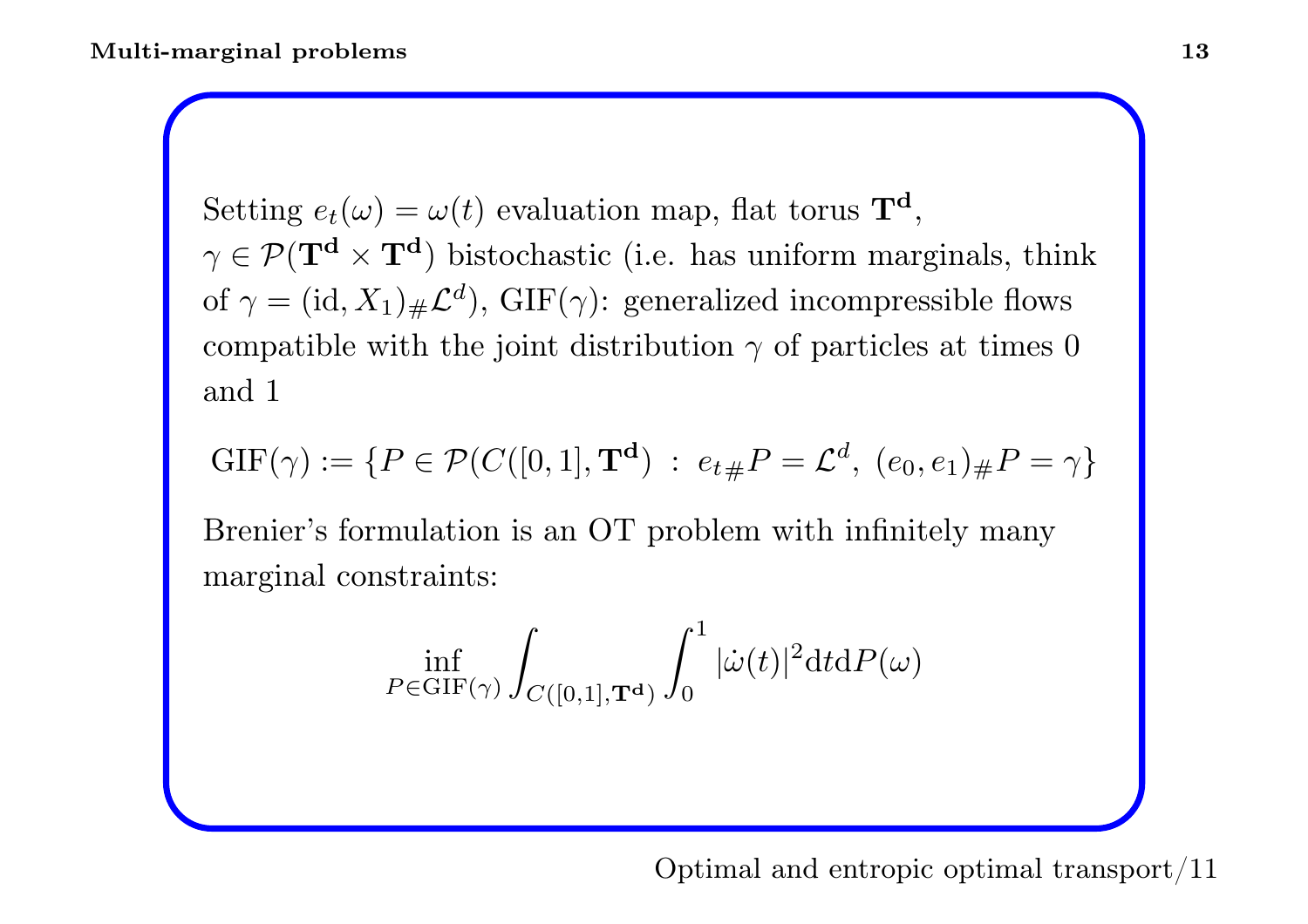Discretizing in time (and forgetting about the initial/terminal joint marginal constraint) leads to an optimal transport problem with <sup>a</sup> quadratic cost and several marginal constraints: Ganbo and Swiech. The Wasserstein barycenter problem fits in this category as well, gained some interest in machine learning. Multi-population matching problems in economics as well.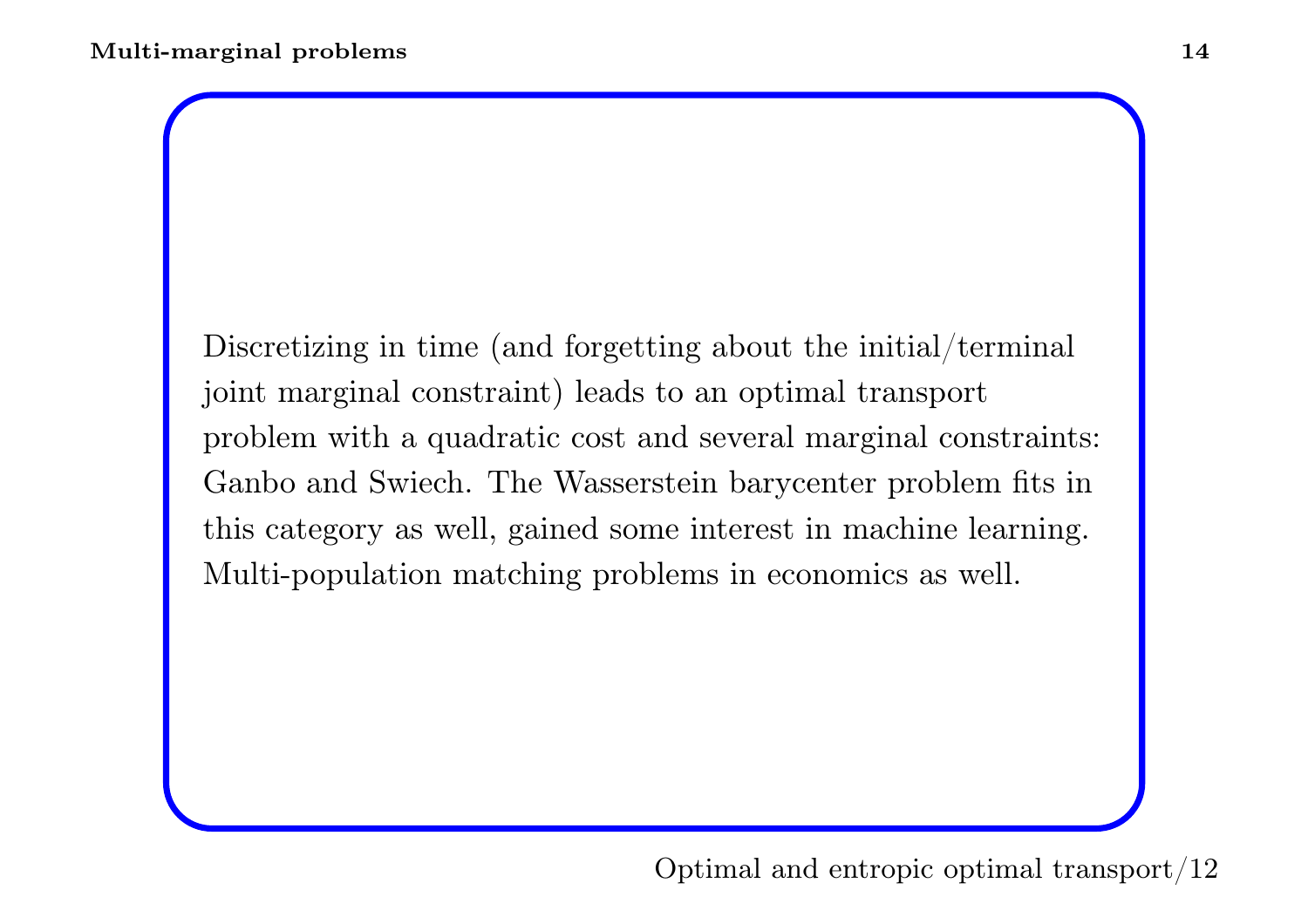Symmetric and repulsive costs. Density functional theory is <sup>a</sup> very important field in computational chemistry, in the strictly correlated (or semi classical limit) regime it leads to

$$
\inf_{\gamma \in \Pi(\rho,\ldots,\rho)} \int_{\mathbf{R}^{3N}} \sum_{1 \leq i < j \leq N} \frac{1}{|x_i - x_j|} \mathrm{d} \gamma(x_1,\ldots,x_N)
$$

where  $\rho$  is the density of one electron and  $\gamma$  represents the (symmetric) density of  $N$  electrons.

Buttazzo, de Pascale, Gori-Giorgi and Friesecke, Cotar and Klüppelberg at about the same time (2012-2013). Very active field, Champion, Colombo, Di Marino, Gerolin, Nenna, Pass.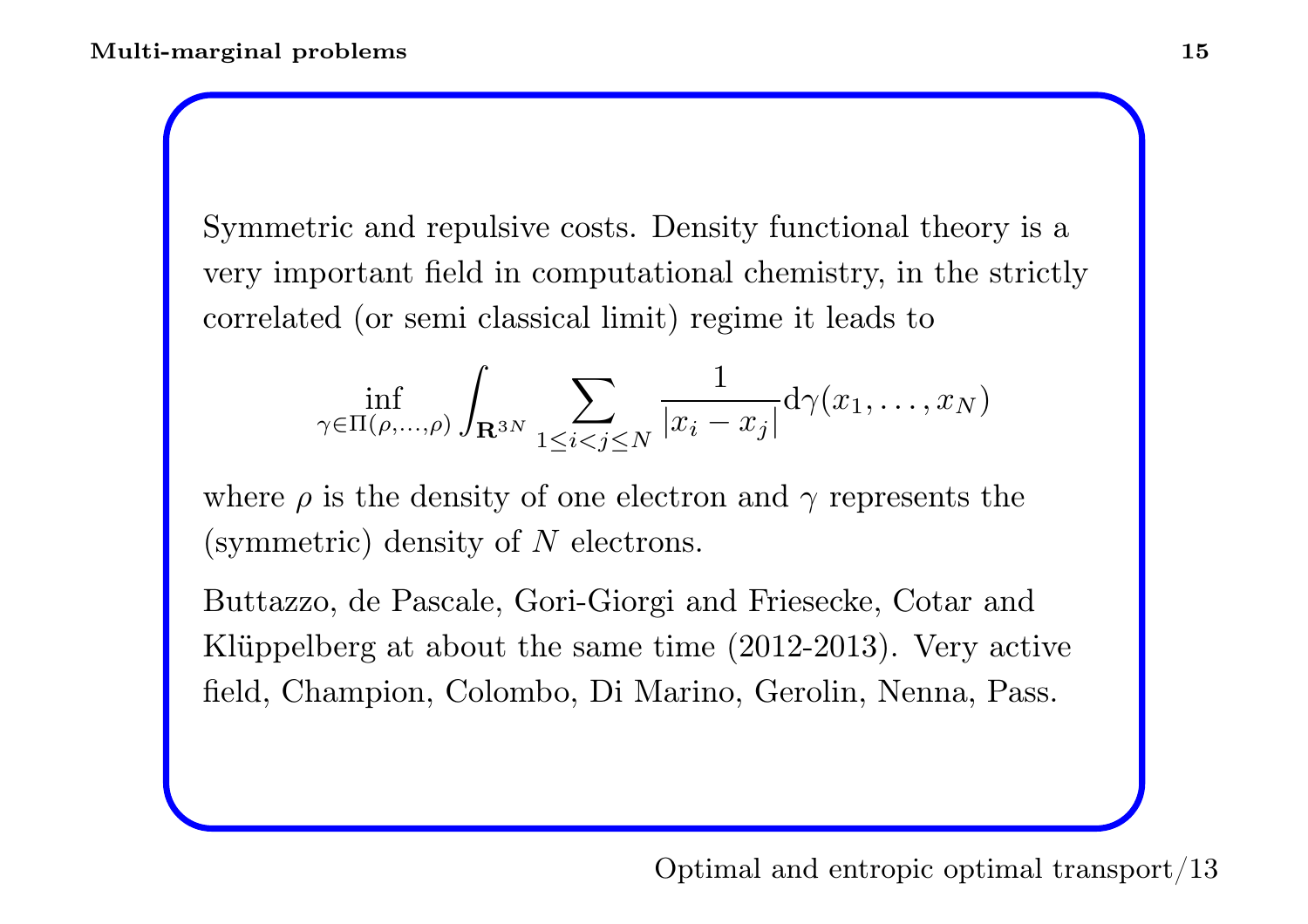Not so much is known about the structure of optimal plans in genera<sup>l</sup> with the notable exceptions of Pass (2011, 2012), Kim and Pass (2014). Tempting to approximate with entropic OT:

$$
\inf_{\gamma \in \Pi(\mu_1, \dots, \mu_N)} \varepsilon H(\gamma | e^{-\frac{c}{\varepsilon}} \otimes_{i=1}^N \mu_i)
$$
 (6)

look for  $\gamma_{\varepsilon} = e$  $\oplus_{i=1}^N$   $\varphi_i$  –  $c$  $\frac{N}{\varepsilon} \otimes_{i=1}^N \mu_i$  with potentials solving the multi-marginal Schrödinger system

$$
1 = e^{\frac{\varphi_i(x_i)}{\varepsilon}} \int_{\prod_{j \neq i} X_j} e^{\frac{\oplus_{j \neq i}^N \varphi_i - c}{\varepsilon}} \otimes_{j \neq i} \mu_j.
$$
 (7)

Lots of things to say about the zero noise-limit  $\varepsilon \to 0^+$ (Conforti, Léonard, Pal, Nutz, Tamanini). But for the rest of the talk  $\varepsilon = 1!$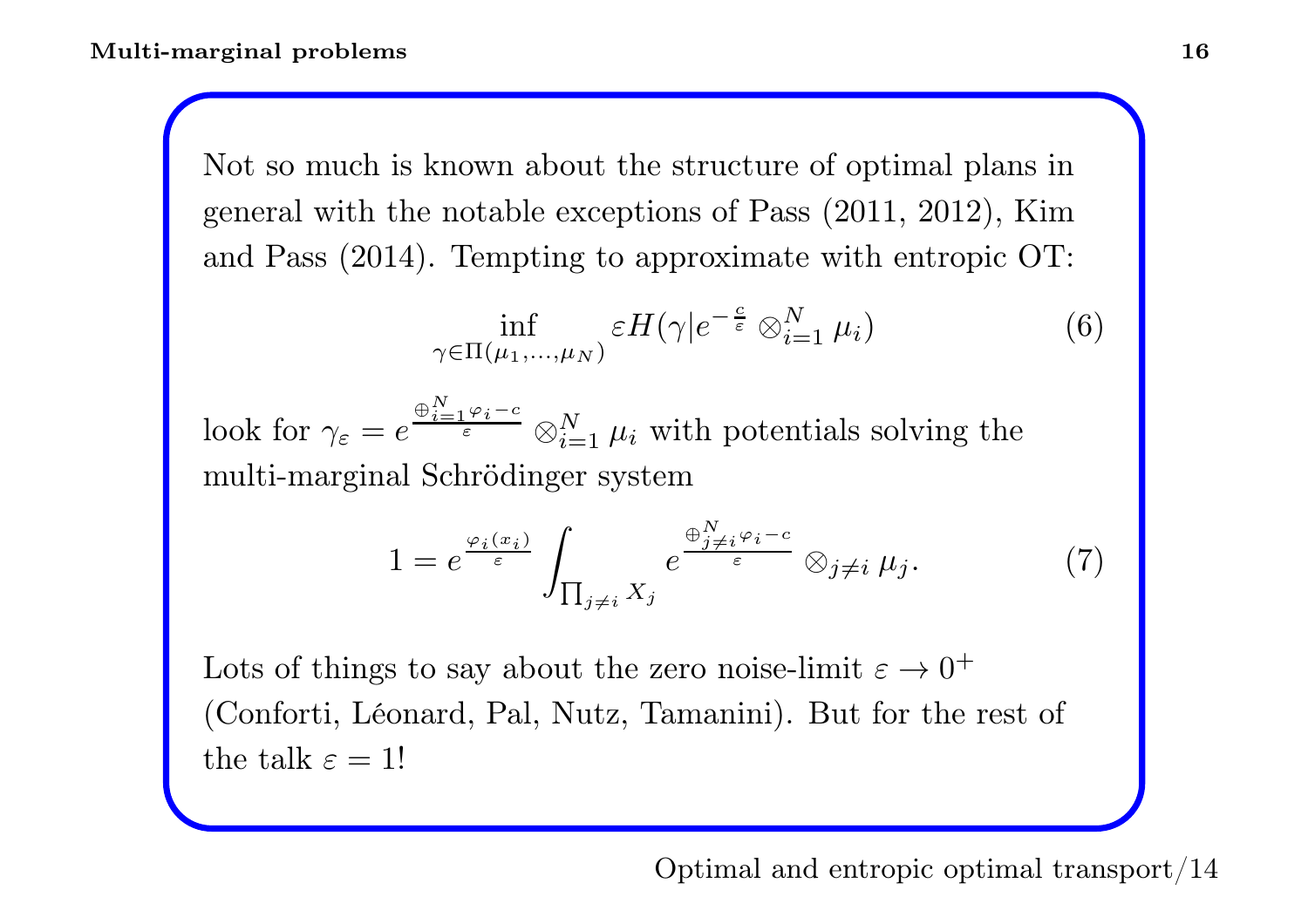### The Schrödinger system is well-posed

Joint work with Maxime Laborde.  $N \geq 2$ , N probability spaces  $(X_i, \mathcal{F}_i, m_i), i = 1, \ldots, N$  and set

$$
X := \prod_{i=1}^{N} X_i, \mathcal{F} := \bigotimes_{i=1}^{N} \mathcal{F}_i, \ m := \bigotimes_{i=1}^{N} m_i.
$$
 (8)

Given  $i \in \{1, ..., N\}$ , denote by  $X_{-i} := \prod$ N  $\prod\limits_{j \neq i}^N X_j,$  $m_{-i}:=\bigotimes$ N  $\sum_{j\neq i}^N m_j$ , identify X to  $X_i \times X_{-i}$  i.e. will denote  $x = (x_1, \ldots, x_N) \in X$  as  $x = (x_i, x_{-i}).$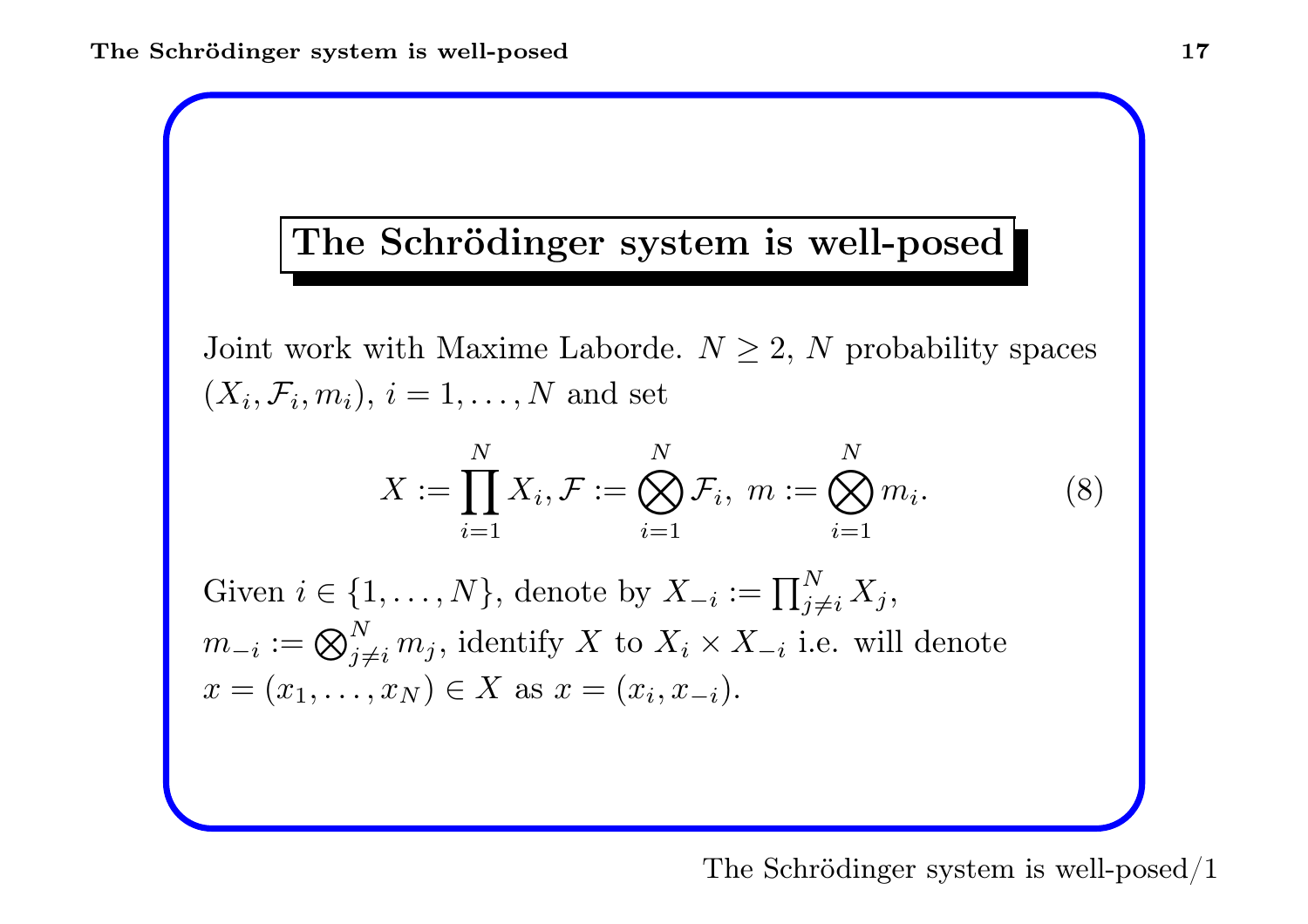$L^{\infty}_{\perp}$  $\sum_{i=1}^{\infty} (X_i, \mathcal{F}_i, m_i)$  (respectively  $L^{\infty}_{+}$ )  $\sum_{n=1}^{\infty} (X, \mathcal{F}, m)$  the interior of the positive cone of  $L^{\infty}$  $(X_i, \mathcal{F}_i, m_i)$  (respectively  $L^{\infty}$  $(X, \mathcal{F}, m))$ Kernel  $K = e$  $-c \in L^{\infty}_+$  $\sum_{n=1}^{\infty} (X, \mathcal{F}, m)$  as well as densities  $\mu_i \in L_+^{\infty}$  $\sum_{i=1}^{\infty} (X_i, \mathcal{F}_i, m_i)$  with the same total mass:

$$
\int_{X_i} \mu_i \mathrm{d}m_i = \int_{X_j} \mu_j \mathrm{d}m_j, \ i, j \in \{1, ..., N\}. \tag{9}
$$

Aim: show the well-posedness of the multi-marginal Schrödinger system. Multi-marginal Schrödinger system: find potentials  $\varphi_i$ in  $L^{\infty}$  $(X_i, \mathcal{F}_i, m_i)$  such that for every i and  $m_i$ -almost every  $x_i \in X_i$  one has:

$$
\mu_i(x_i) = e^{\varphi_i(x_i)} \int_{X_{-i}} K(x_i, x_{-i}) e^{\sum_{j \neq i} \varphi_j(x_j)} dm_{-i}(x_{-i}). \tag{10}
$$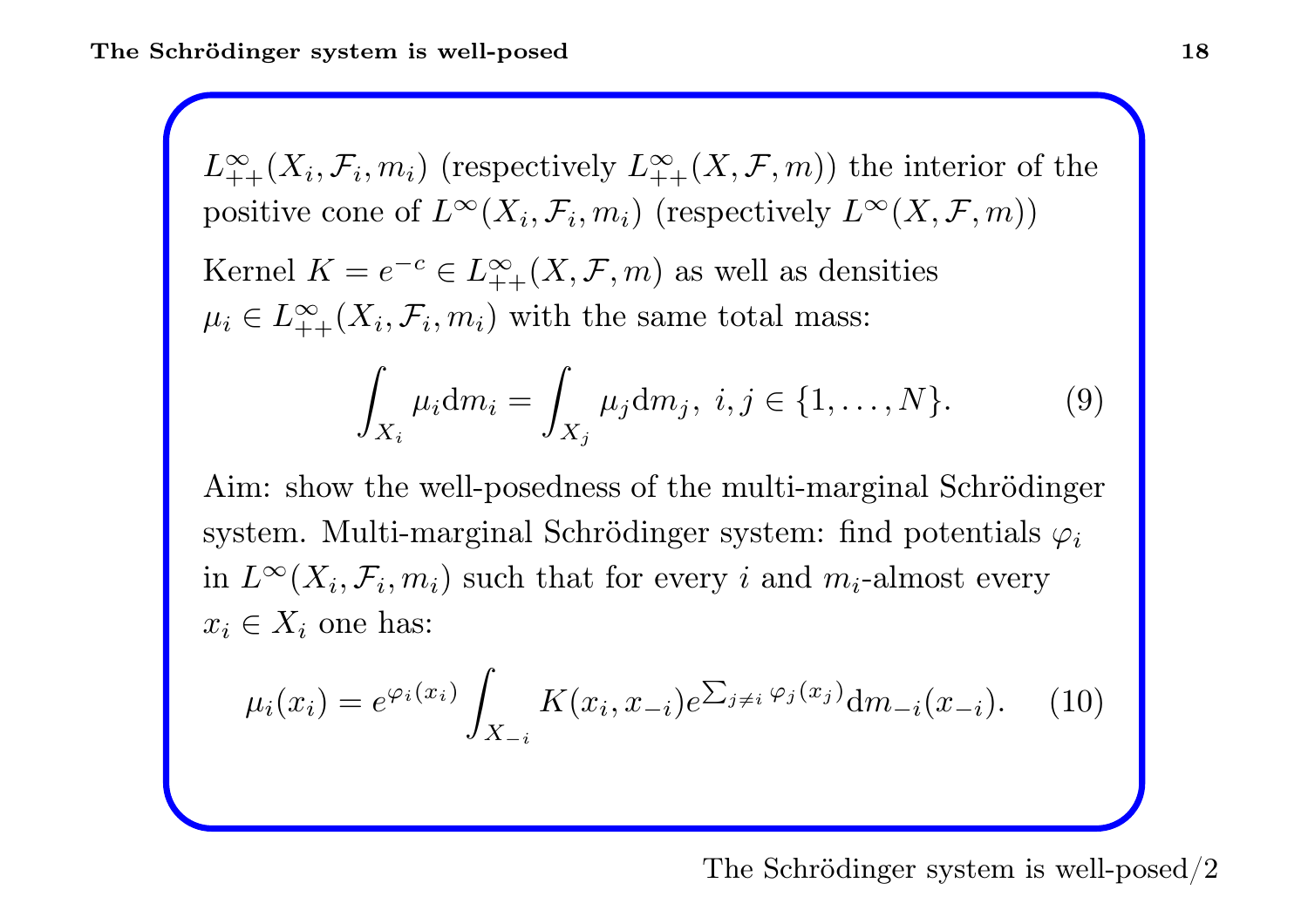If  $\varphi = (\varphi_1, \ldots, \varphi_N)$  solves  $(10)$  so does every family of potentials of the form  $(\varphi_1 + \lambda_1, \ldots, \varphi_N + \lambda_N)$  where the  $\lambda_i$ 's are constants with zero-sum. There are  $N-1$  degrees of freedom, let us add to  $(10)$  the additional  $N-1$  linear equations:

$$
\int_{X_i} \varphi_i dm_i = 0, \ i = 1, \dots, N - 1.
$$
 (11)

With this normalization, (10) has at most one solution, because  $(10)$  implies that  $\varphi$  solves

$$
\sup_{\varphi=(\varphi_1,\ldots,\varphi_N)}\sum_{i=1}^N\int_{X_i}\varphi_i\mu_i\mathrm{d}m_i-\int_X K(x)e^{\sum_{j=1}^N\varphi_j(x_j)}\mathrm{d}m(x)\tag{12}
$$

which is strictly concave in  $\bigoplus_{i=1}^N$  $\vec{i} = 1 \mathcal{Q} \vec{i}$  .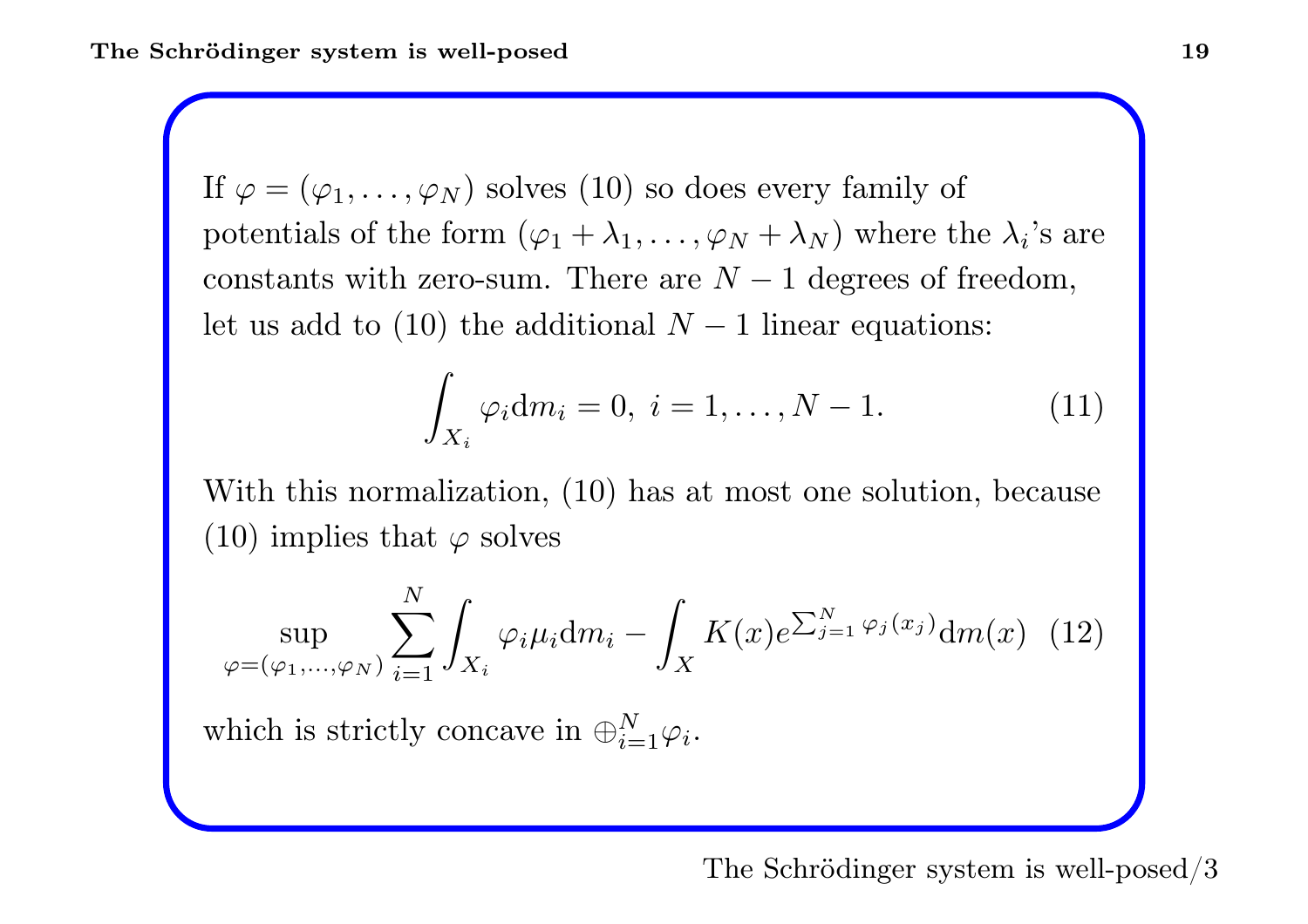Define the Banach space

$$
E := \left\{ \varphi \in \prod_{i=1}^{N} L^{\infty}(X_i, \mathcal{F}_i, m_i) : \int_{X_i} \varphi_i \mathrm{d}m_i = 0, \ i = 1, \dots, N - 1 \right\}
$$

For 
$$
\varphi = (\varphi_1, ..., \varphi_N) \in \prod_{i=1}^N L^\infty(X_i, \mathcal{F}_i, m_i)
$$
 define  
\n
$$
T(\varphi) = (T_1(\varphi), ..., T_N(\varphi)) \in \prod_{i=1}^N L^\infty(X_i, \mathcal{F}_i, m_i)
$$
 by  
\n
$$
T_i(\varphi)(x_i) := \int_{X_{-i}} K(x_i, x_{-i}) e^{\sum_{j=1}^N \varphi_j(x_j)} dm_{-i}(x_{-i}).
$$
 (13)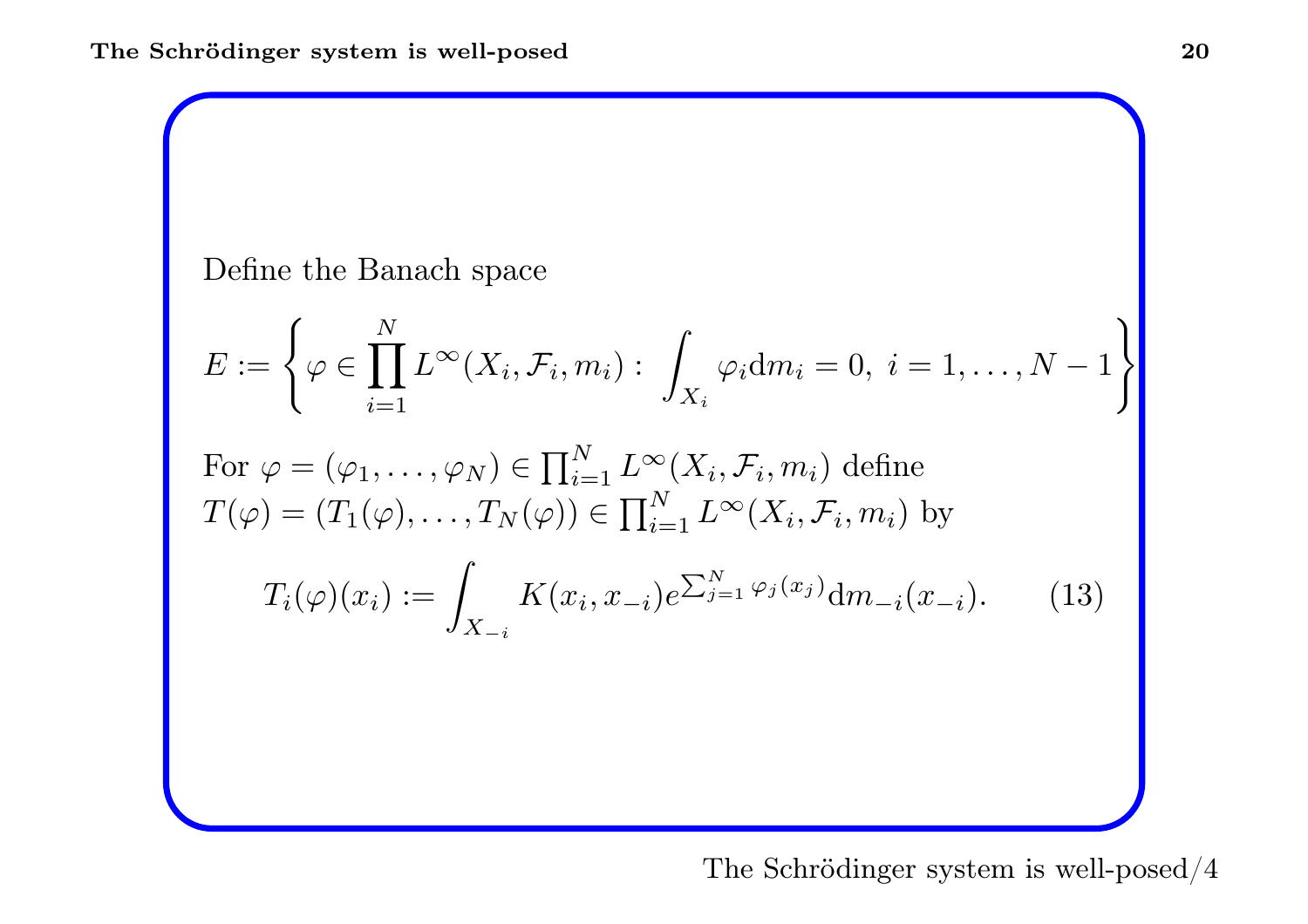Note that 
$$
T(E) = T(\prod_{i=1}^{N} L^{\infty}(X_i, \mathcal{F}_i, m_i)) \subset F_{++}
$$
 where

$$
F_{++} := F \cap \prod_{i=1}^{N} L_{++}^{\infty}(X_i, \mathcal{F}_i, m_i), \tag{14}
$$

and

$$
F := \left\{ \mu \in \prod_{i=1}^{N} L^{\infty}(X_i, \mathcal{F}_i, m_i) : \int_{X_1} \mu_1 dm_1 = \ldots = \int_{X_N} \mu_N dm_N \right\}.
$$
\n(15)

With these definitions the Schrödinger system simply writes  $\mu=T(\varphi).$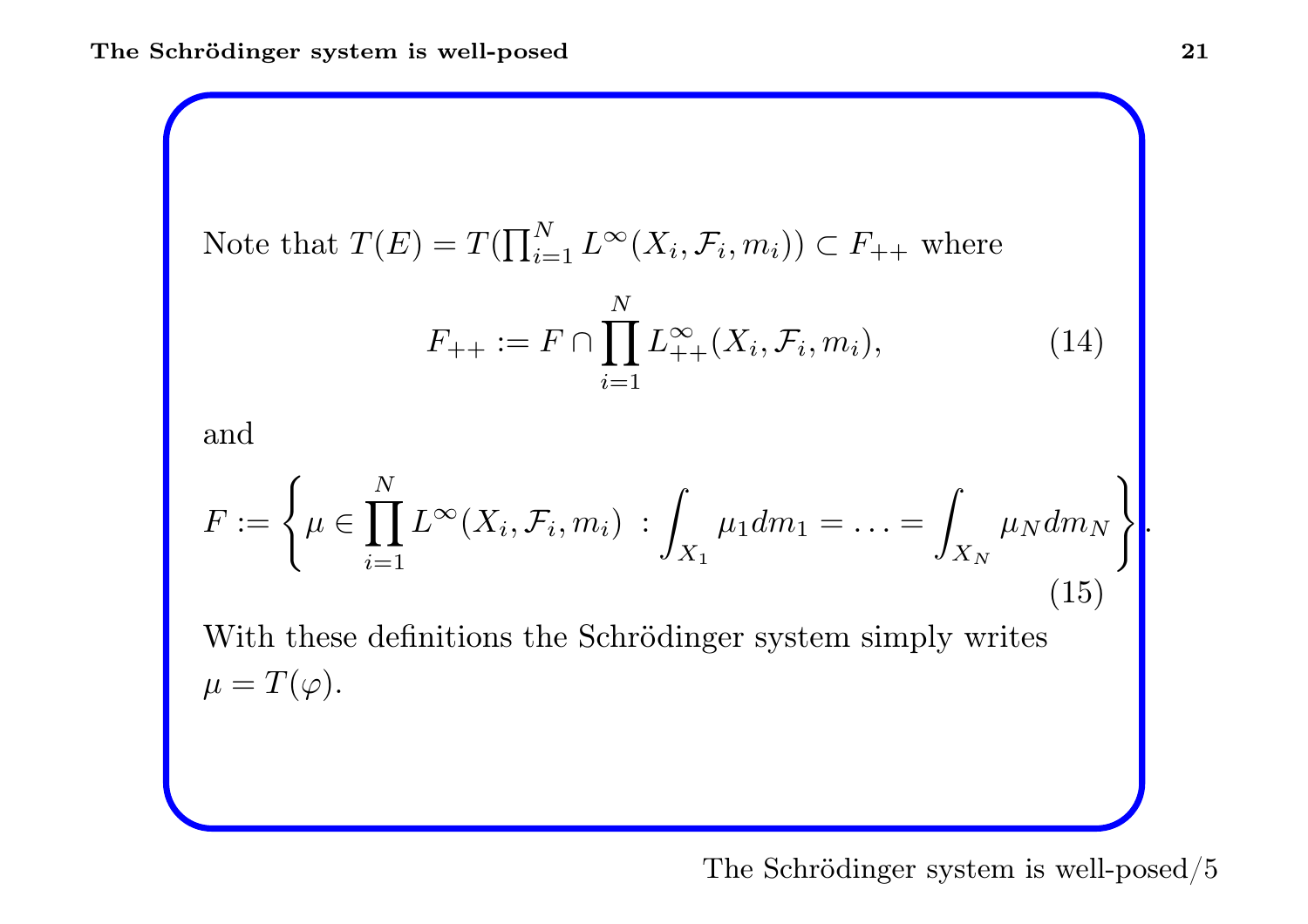#### Well-posedness

**Theorem 1** For every  $\mu \in F_{++}$ , the multi-marginal Schrödinger system (10) admits <sup>a</sup> unique solution  $\varphi = S(\mu) \in E$ , moreover  $S \in C^{\infty}$  $(F_{++}, E)$ .

Simply based on the inverse function theorem and the Fredhol m alternative theorem.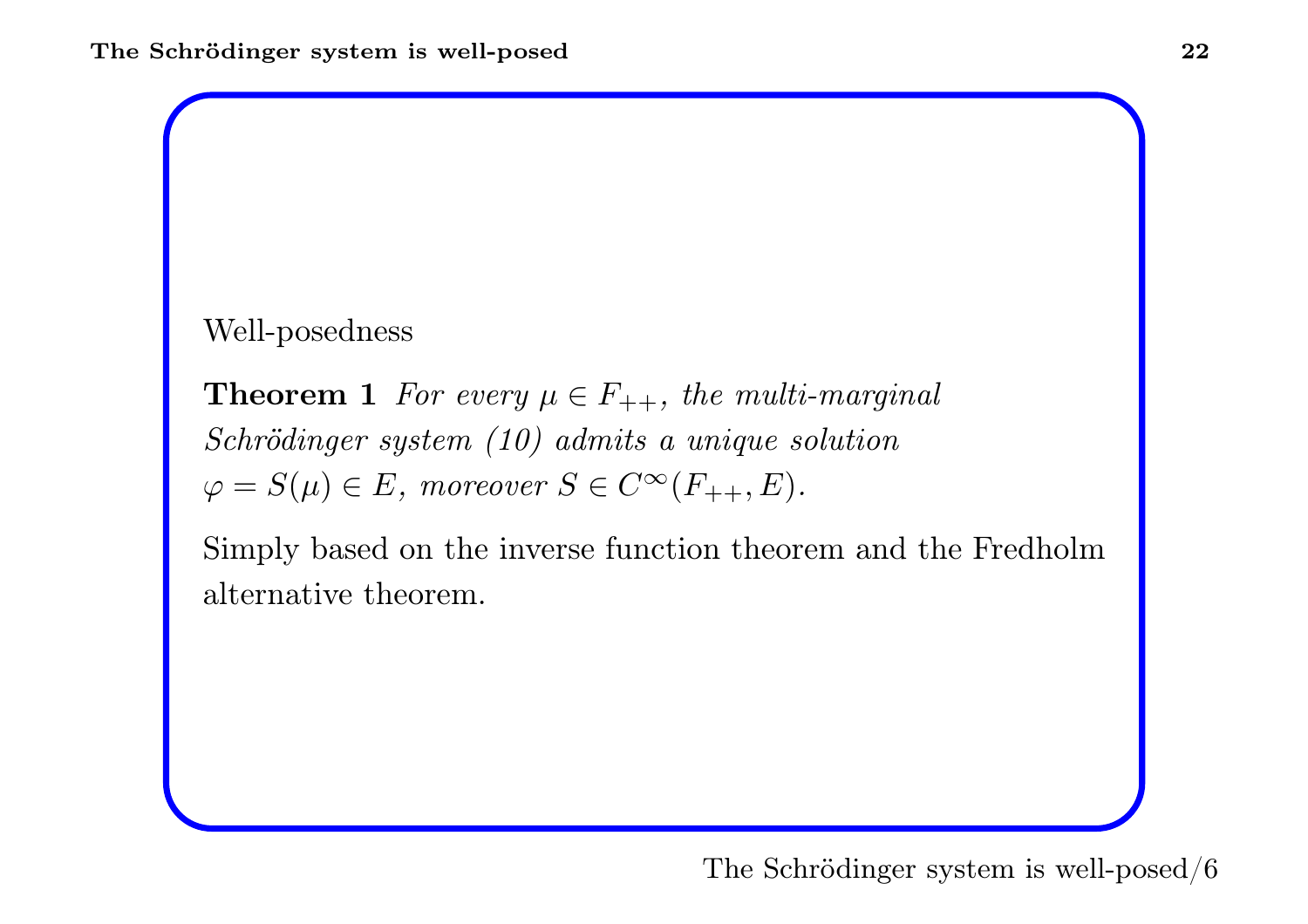Local invertibility. Convention to define the map  
\n
$$
\widetilde{T} = (\widetilde{T}_1, ..., \widetilde{T}_N) \text{ by } \widetilde{T}_i(\varphi) := \log(T_i(\varphi)) \text{ for}
$$
\n
$$
\varphi = (\varphi_1, ..., \varphi_N) \in \prod_{i=1}^N L^\infty(X_i, \mathcal{F}_i, m_i) \text{ i.e.}
$$
\n
$$
\widetilde{T}_i(\varphi)(x_i) := \varphi_i(x_i) + \log \left( \int_{X_{-i}} K(x_i, x_{-i}) e^{\sum_{j \neq i} \varphi_j(x_j)} dm_{-i}(x_{-i}) \right).
$$
\n(16)  
\nBoth  $\widetilde{T}$  and  $T$  are of class  $C^\infty$ , more precisely for  $\varphi$  and  $h$  in  
\n
$$
\prod_{i=1}^N L^\infty(X_i, \mathcal{F}_i, m_i)
$$
, we have  
\n
$$
\widetilde{T}'_i(\varphi)(h)(x_i) = h_i(x_i) + \frac{\int_{X_{-i}} K(x_i, x_{-i}) e^{\sum_{k \neq i} \varphi_k(x_k)} \sum_{j \neq i} h_j(x_j) dm_{-i}(x_{-i})}{\int_{X_{-i}} K(x_i, x_{-i}) e^{\sum_{j \neq i} \varphi_j(x_j)} dm_{-i}(x_{-i})}
$$
\nand

$$
T'_{i}(\varphi)(h)(x_{i}) = e^{\widetilde{T}_{i}(\varphi)(x_{i})}\widetilde{T}'_{i}(\varphi)(h)(x_{i}). \qquad (17)
$$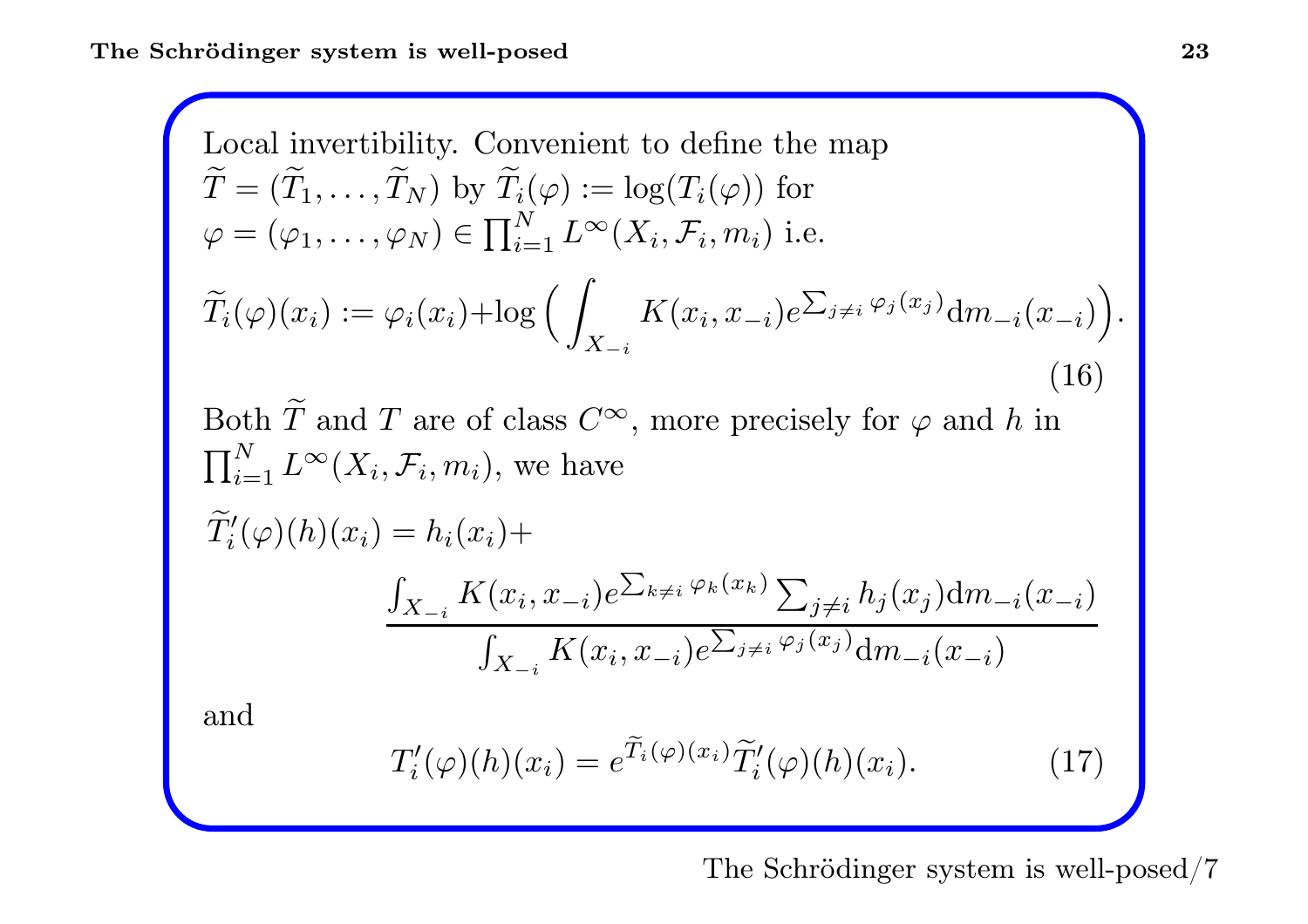$\mathrm{Fix}\ \varphi:=(\varphi_1,\ldots,\varphi_N)\in E, \text{ observe that } \widetilde{T}'(\varphi) \text{ extends to a }$  $\Gamma$ IX  $\varphi$  .  $(\varphi_1, \ldots, \varphi_N) \in E$ , or<br>bounded linear self map of  $\prod$ N  $\sum_{i=1}^N L^2(X_i, \mathcal{F}_i, m_i)$  which is of the form

$$
\widetilde{T}'(\varphi) := \mathrm{id} + L \tag{18}
$$

with  $L$  compact. Convenient to define the (equivalent to  $m$ ) probability

$$
Q_{\varphi}(\mathrm{d}x) = \frac{K(x)e^{\sum_{j=1}^{N} \varphi_j(x_j)}m(\mathrm{d}x)}{\int_X K(x)e^{\sum_{j=1}^{N} \varphi_j(x_j)}\mathrm{d}m(x)}.
$$
(19)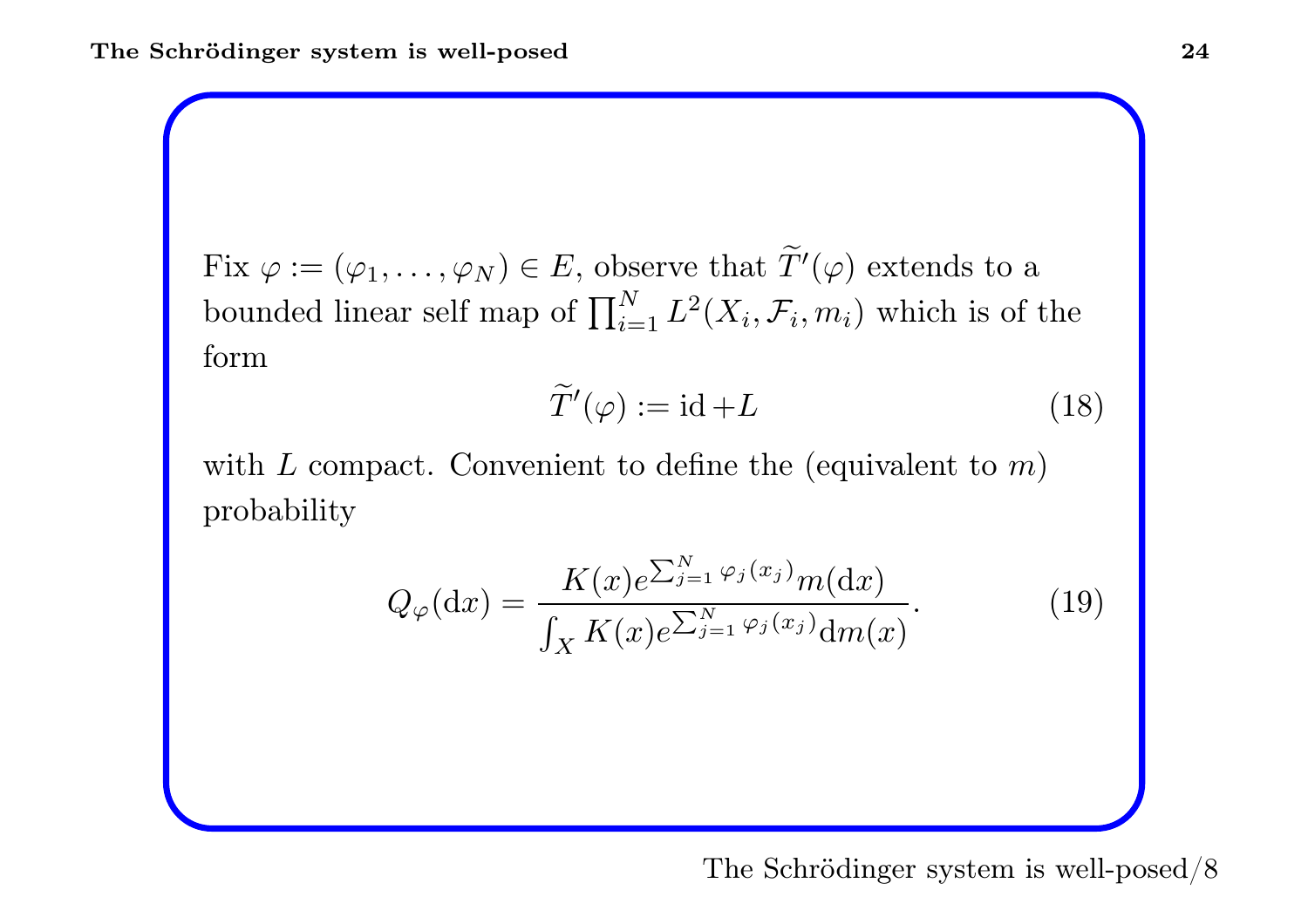For  $i = 1, \ldots, N$ , disintegrate  $Q_{\varphi}$  with respect to its *i*-th  $\operatorname{marginal}~ Q_\varphi^i$ :

$$
Q_{\varphi}(\mathrm{d}x_i, \mathrm{d}x_{-i}) = Q_{\varphi}^{-i}(\mathrm{d}x_{-i}|x_i) \otimes Q_{\varphi}^i(\mathrm{d}x_i)
$$
 (20)

where  $Q_{\varphi}^{-i}$  $\varphi^{-i}(\mathrm{d} x_{-i}|x_i)$  is the conditional probability of  $x_{-i}$  given  $x_i$  according to  $Q_\varphi$ . The compact operator L can then conveniently be expressed in terms of the corresponding conditional expectations operators. Indeed, setting  $L(h) = (L_1(h), \ldots, L_N(h)),$  we have

$$
L_i(h)(x_i) = \int_{X_{-i}} \Big(\sum_{j \neq i} h_j(x_j)\Big) Q_{\varphi}^{-i}(\mathrm{d}x_{-i}|x_i) \text{ for } m_i\text{-a.e. } x_i \in X_i.
$$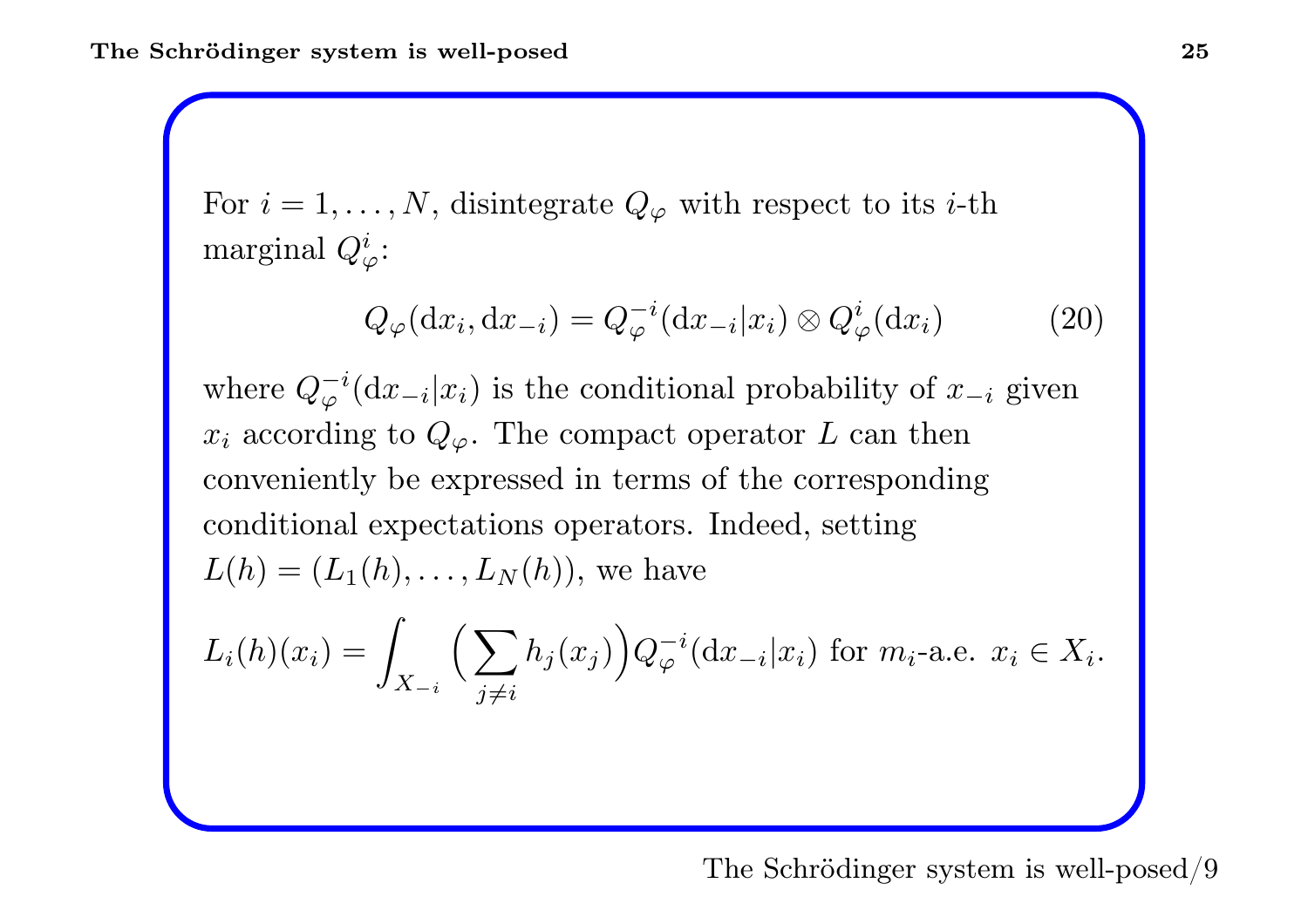Assume 
$$
\widetilde{T}'(\varphi)(h) = 0
$$
 (equivalently  $T'(\varphi)(h) = 0$ ) then

$$
h_i(x_i) = -\int_{X_{-i}} \Big(\sum_{j \neq i} h_j(x_j)\Big) Q_{\varphi}^{-i}(\mathrm{d} x_{-i}|x_i)
$$

multiplying by  $h_i(x_i)$  and then integrating with respect to  $Q^i_\varphi$ gives

$$
\int_{X_i} h_i^2(x_i) \mathrm{d}Q_{\varphi}^i(x_i) = -\sum_{j, j \neq i} \int_X h_i(x_i) h_j(x_j) \mathrm{d}Q_{\varphi}(x)
$$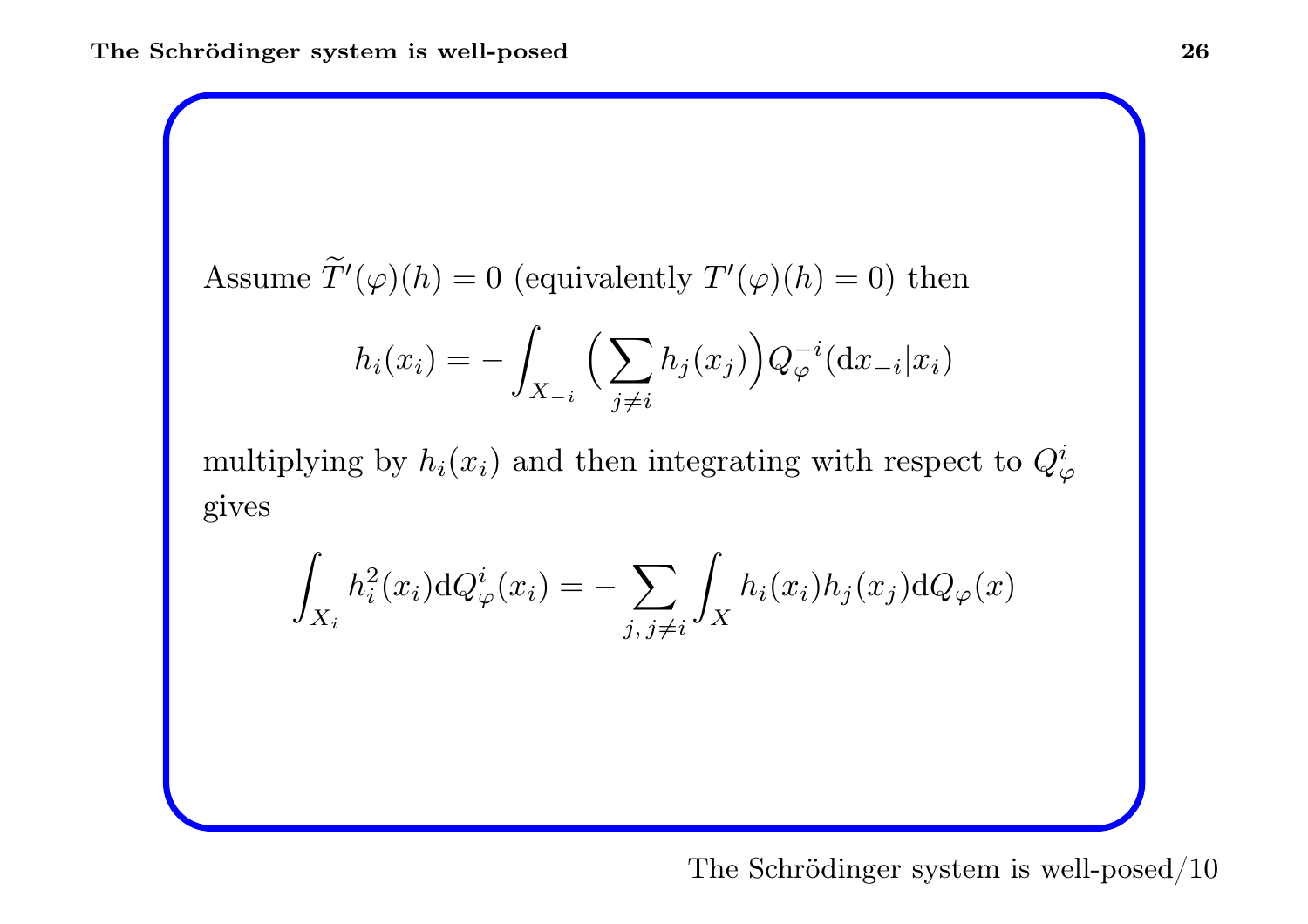Summing over  $i$  thus yields

$$
\int_X \Big(\sum_{i=1}^N h_i(x_i)\Big)^2 dQ_\varphi(x) = \sum_{i=1}^N \int_{X_i} h_i^2(x_i) dQ_\varphi^i(x_i) + \sum_{i,j,j\neq i} \int_X h_i(x_i) h_j(x_j) dQ_\varphi(x) = 0.
$$

Since  $Q_{\varphi}$  is equivalent to m, we deduce that  $\sum$ N  $\sum_{i=1}^n h_i(x_i) = 0$  $m$ -a.e. that is h is constant and its components sum to 0. Hence  $\ker(\widetilde{T}'(\varphi))$  has dimension  $N-1$  and  $\ker(\widetilde{T}'(\varphi)) \cap E = \{0\}$  i.e.  $\widetilde{T}'(\varphi)$  is one to one on  $E.$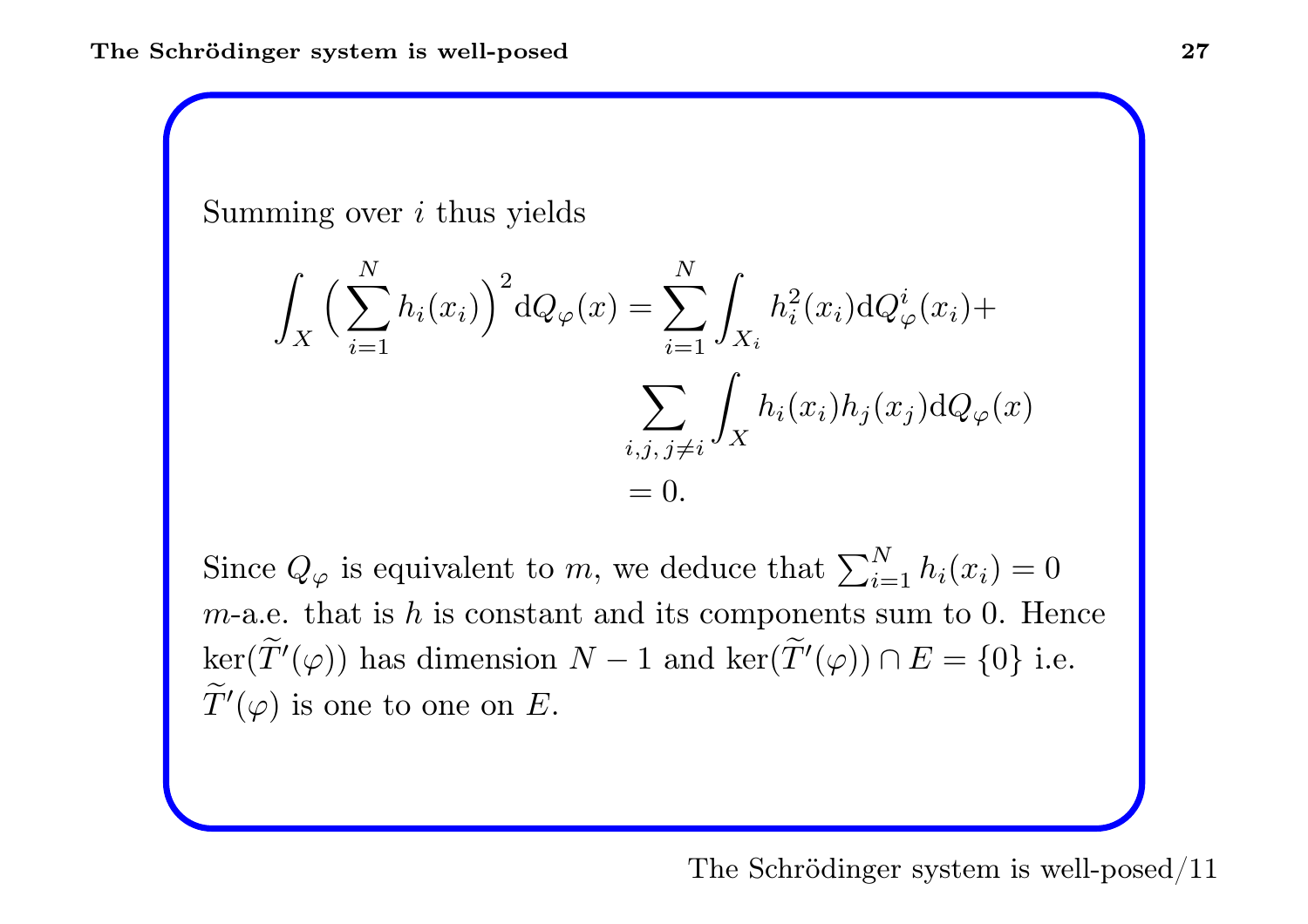Using the Fredholm alternative, we deduce that  $R(\text{id}+L)$  has codimension  $N-1$  (same as F). It is then easy to deduce that  $T'(\varphi)(E) = F$  and local invertibility follows. Therefore  $T(E)$  is open, it is also closed in  $F_{++}$  hence T is also onto by  $\hbox{connectedness of }F_{++}.$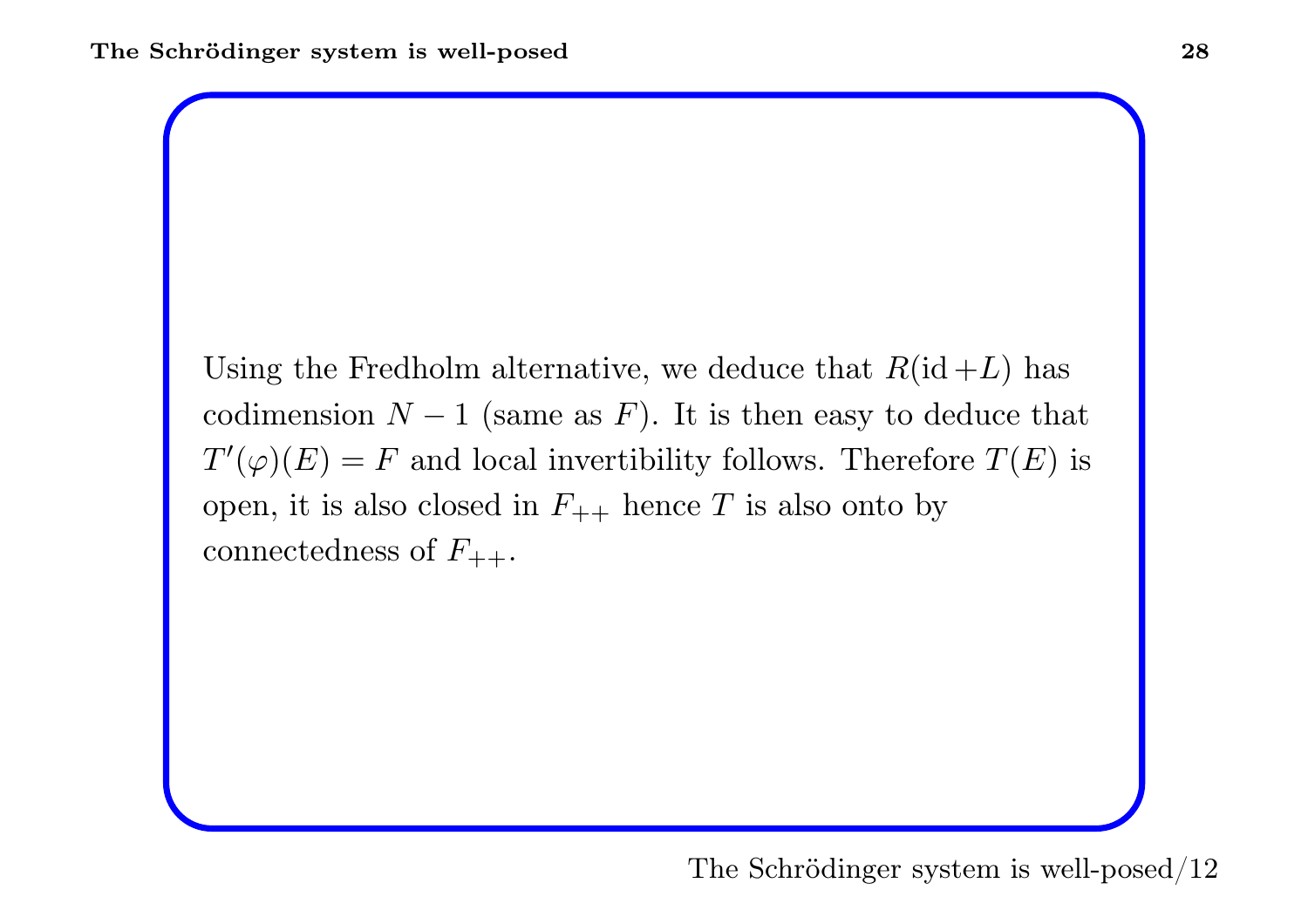### Sinkhorn algorithm converges linearly

Same  $L^{\infty}$  setting as before  $K = e$ − <sup>c</sup> bounded from above and away from 0, fixed marginals  $m_i$  (so take  $m_i$  as reference measures, i.e. take  $\mu_i = 1$  in the notations of the previous part). We want to solve

$$
e^{\varphi_i(x_i)} \int_{X_{-i}} e^{-c(x_1,\dots,x_N) + \sum_{j\neq i} \varphi_j(x_j)} \mathrm{d}m_{-i}(x_{-i}) = 1, \qquad (21)
$$

for every *i* and  $m_i$ -a.e.  $x_i$ , which means that  $Q_\varphi = Ke^{\oplus \varphi_i}m$  has marginals  $(m_1, \ldots, m_N)$ . Let us do it in a Gauss-Seidel/Sinkhorn/IPFP way i.e. by fitting one constraint at <sup>a</sup> time.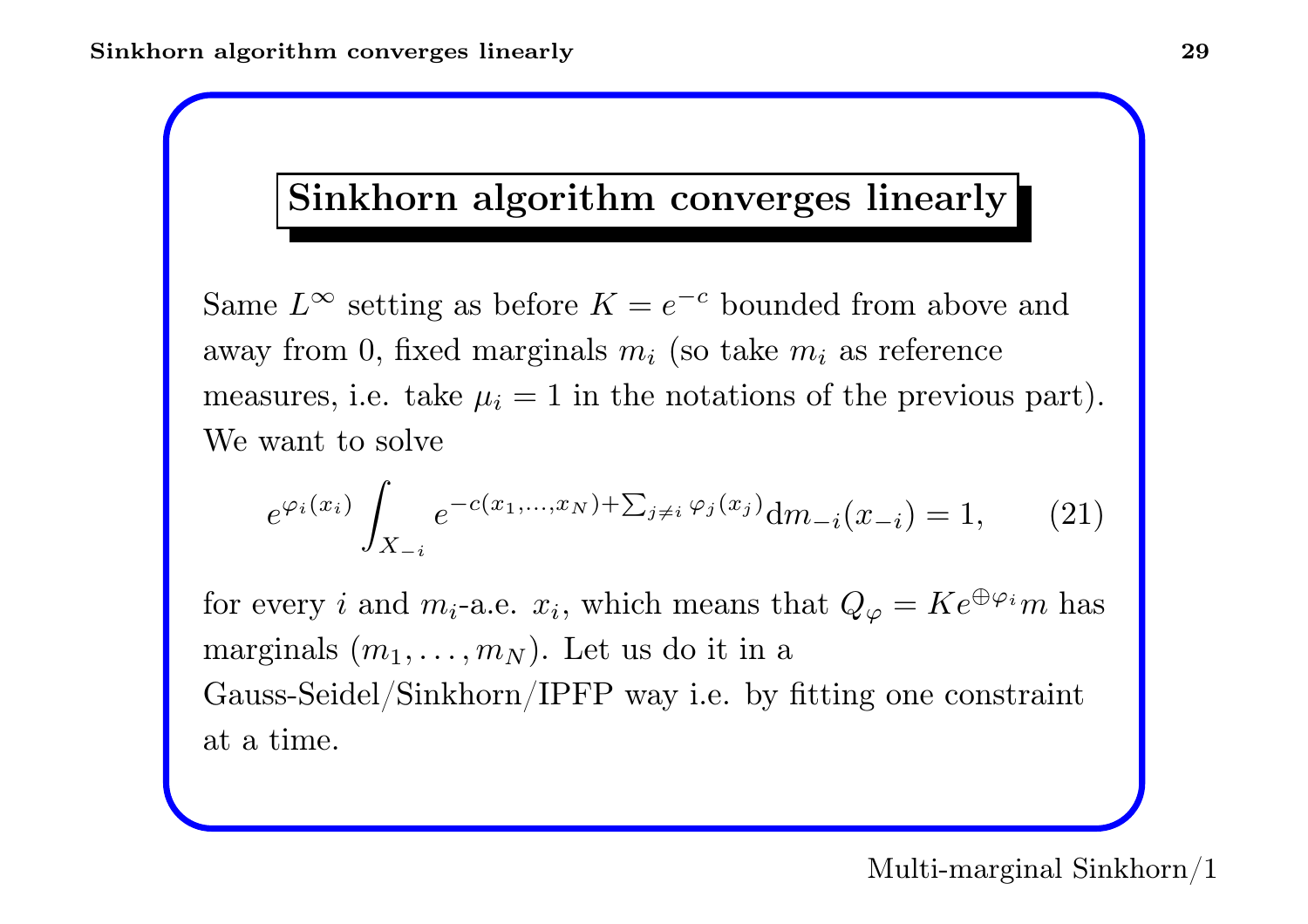The system (21) is well-known to be the Euler-Lagrange optimality condition for the convex minimization problem

$$
\inf_{\varphi \in \prod_{i=1}^N L^\infty(X_i, \mathcal{F}_i, m_i)} F(\varphi) := -\sum_{i=1}^N \int_{X_i} \varphi_i \mathrm{d}m_i + \int_X \mathrm{d}Q_\varphi \quad (22)
$$

and if  $\varphi$  solves (21), the measure  $Q_{\varphi} = K e^{\oplus \varphi_i} m$  solves the multi-marginal entropy minimization:

$$
\inf_{Q \in \Pi(m_1,\ldots,m_N)} H(Q|e^{-c}m).
$$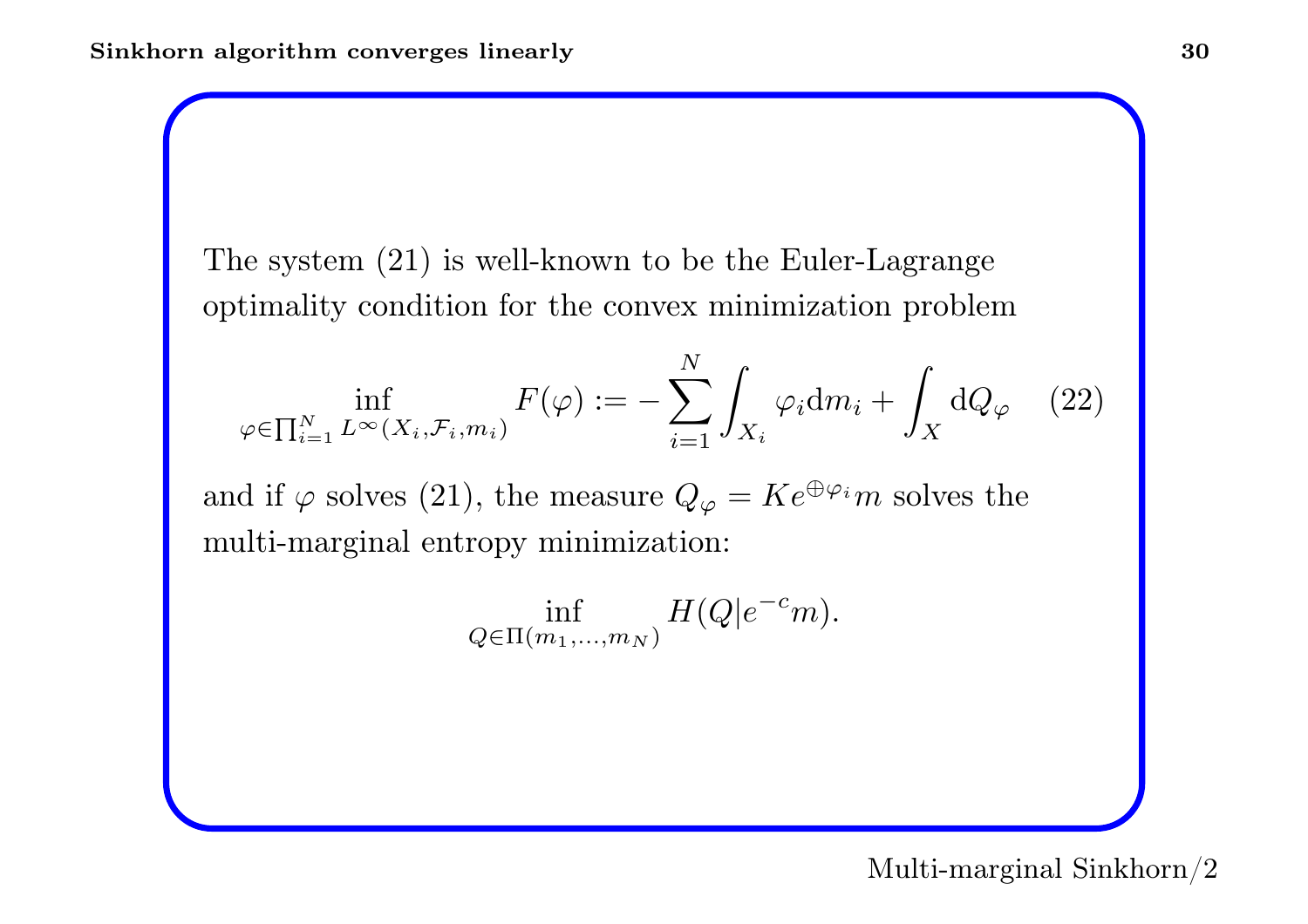Again,  $N-1$  degrees of freedom, so impose

$$
\int_{X_1} \varphi_1 \mathrm{d}m_1 = \dots = \int_{X_{N-1}} \varphi_{N-1} \mathrm{d}m_{N-1} = 0. \tag{23}
$$

denoting by  $L^p_{\diamond}$  $_{\diamond}^p(X_i,\mathcal{F}_i,m_i)$  the space of zero-mean  $L^p$ potentials, consider

$$
\inf_{\varphi \in E} F(\varphi) \text{ where } E := \prod_{i=1}^{N-1} L_{\varphi}^{\infty}(X_i, \mathcal{F}_i, m_i) \times L^{\infty}(X_N, \mathcal{F}_N, m_N).
$$
\n(24)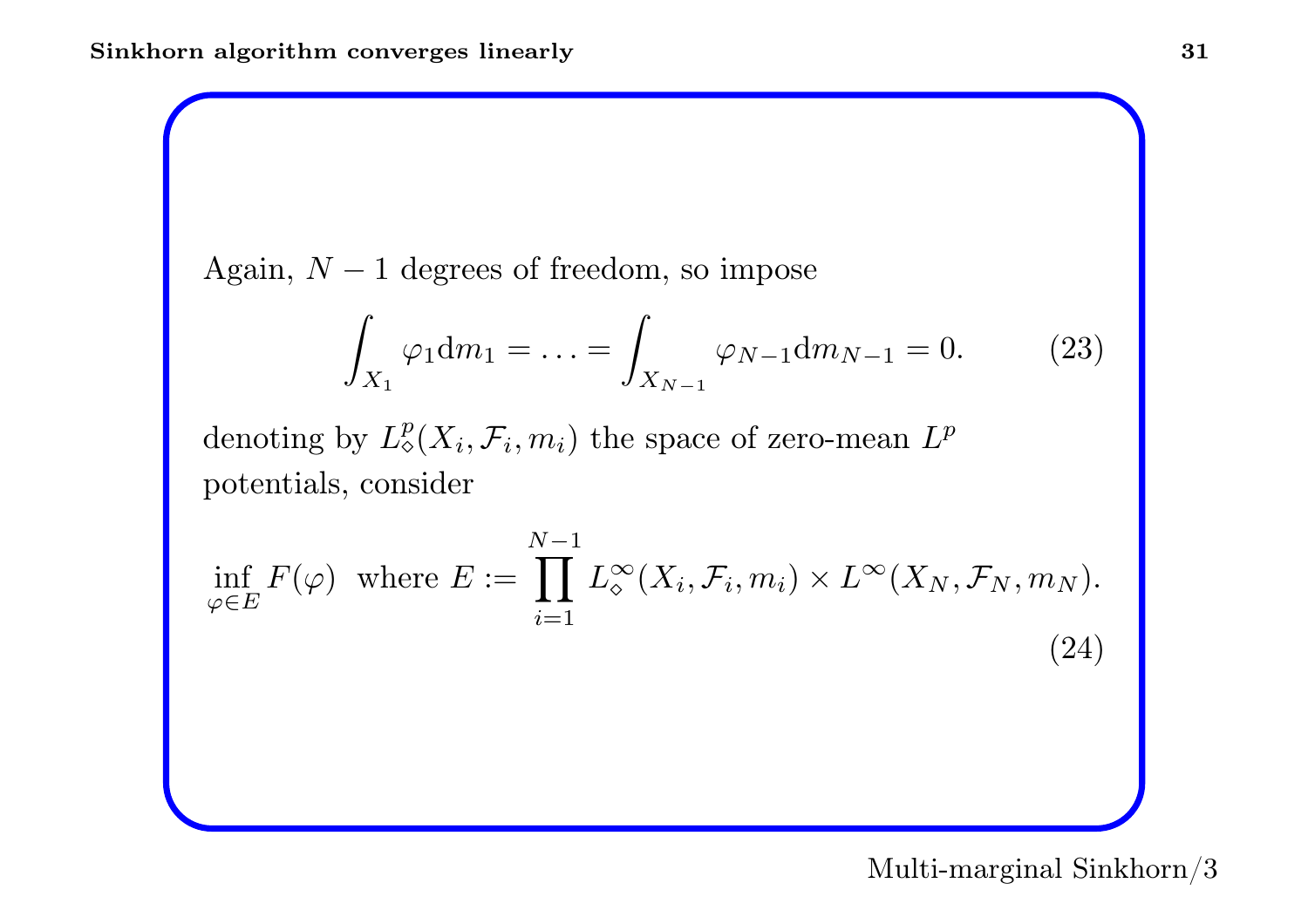Starting from  $\varphi^0 \in E$ , the updates of the Sinkhorn algorithm,  $\text{consists, given }\varphi^t=(\varphi_1^t,\ldots,\varphi_l^t)$  $_{N}^{t})\in E,\,\operatorname{in}$ :

$$
\varphi_1^{t+1} := \operatorname{argmin}_{\varphi_1 \in L^\infty_0(X_1, \mathcal{F}_1, m_1)} F(\varphi_1, \varphi_2^t, \dots, \varphi_2^t)
$$
 (25)

i.e.

$$
\varphi_1^{t+1}(x_1) := -\log\Big(\int_{X_{-1}} e^{\sum_{j=2}^N \varphi_j^t(x_j)} K(x_1, x_{-1}) \mathrm{d}m_{-1}(x_{-1})\Big) + \lambda_1^t,
$$
\n(26)

where

$$
\lambda_1^t = \int_{X_1} \left( \log \left( \int_{X_{-1}} e^{\bigoplus_{j=2}^N \varphi_j^t} K(x_1, x_{-1}) \mathrm{d}m_{-1}(x_{-1}) \right) \right) \mathrm{d}m_1(x_1). \tag{27}
$$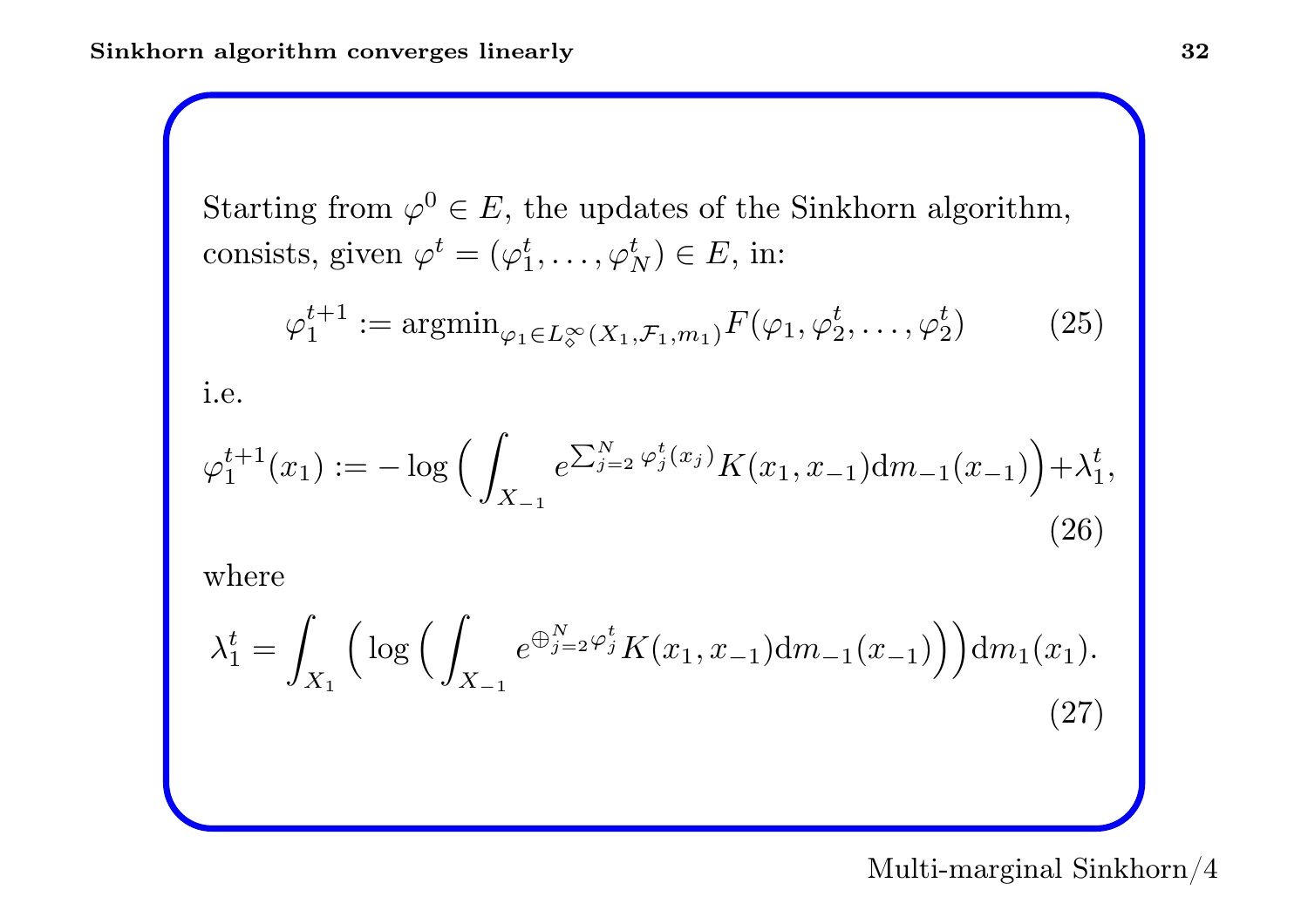Then, for 
$$
i = 2, ..., N - 1
$$
,  
\n
$$
\varphi_i^{t+1} := \operatorname{argmin}_{\varphi_i \in L_\diamond^\infty(X_i, \mathcal{F}_i, m_i)} F(\varphi_1^{t+1}, \dots, \varphi_{i-1}^{t+1}, \varphi_i, \varphi_{i+1}^t, \dots, \varphi_N^t)
$$
\n(28)

i.e.

$$
\varphi_i^{t+1}(x_i) := -\log \Big( \int_{X_{-i}} e^{\bigoplus_{j=1}^{i-1} \varphi_j^{t+1} \bigoplus_{j=i+1}^N \varphi_j^t} K(x_i, x_{-i}) \mathrm{d}m_{-i} \Big) \Big) + \lambda_i^t,
$$
\n(29)

where

$$
\lambda_i^t = \int_{X_i} \left( \log \left( \int_{X_{-i}} e^{\bigoplus_{j=1}^{i-1} \varphi_j^{t+1} \bigoplus_{j=i+1}^N \varphi_j^t} K(x_i, x_{-i}) \mathrm{d}m_{-i}(x_{-i}) \right) \right) \mathrm{d}m_i.
$$
\n(30)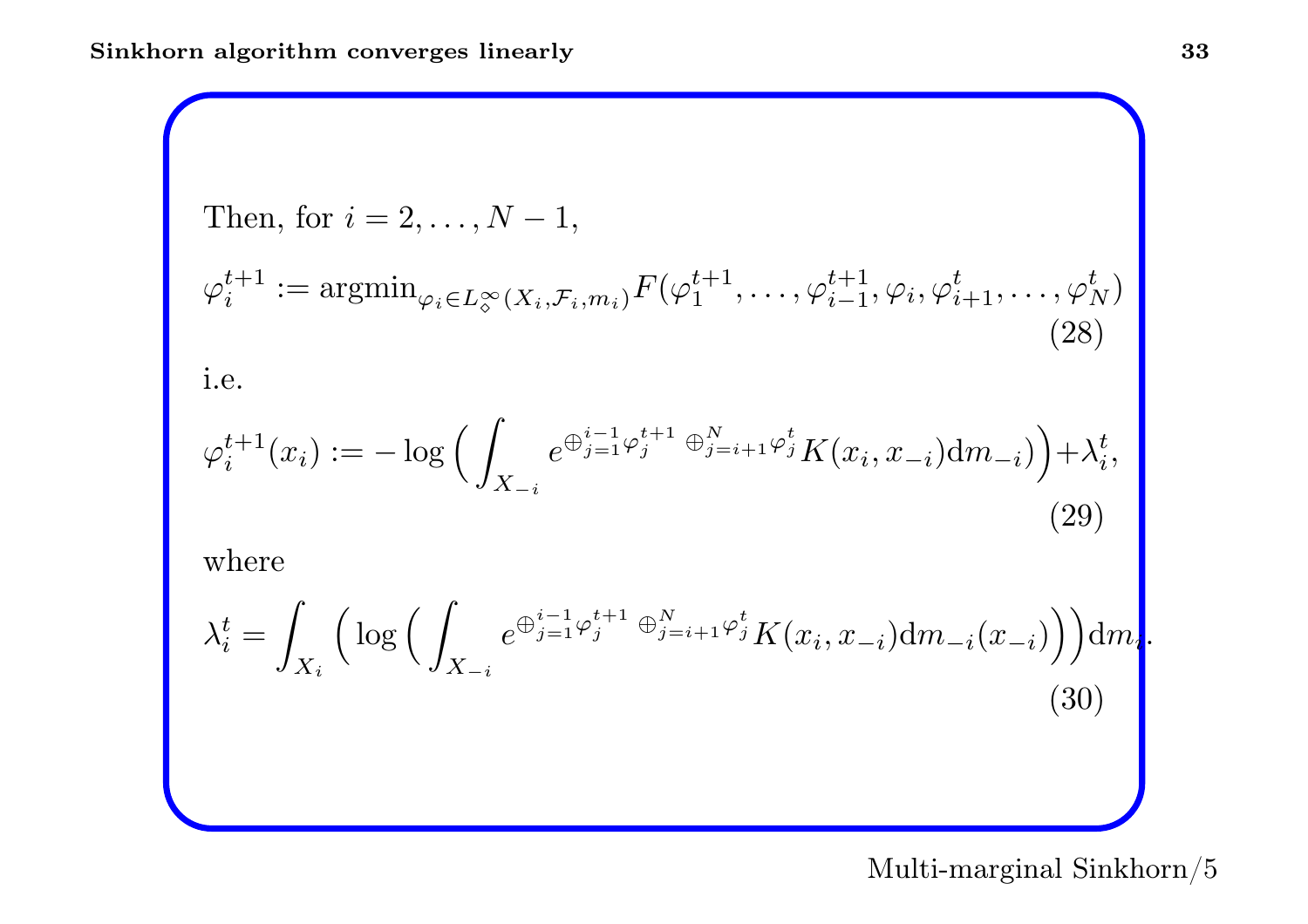Finally, for 
$$
i = N
$$
,  
\n
$$
\varphi_N^{t+1} := \operatorname{argmin}_{\varphi_N \in L^\infty(X_N, \mathcal{F}_N, m_N)} F(\varphi_1^{t+1}, \dots, \varphi_{N-1}^{t+1}, \dots, \varphi_N)
$$
\n(31)

i.e.

$$
\varphi_N^{t+1}(x_N) := -\log\Big(\int_{X_{-N}} e^{\bigoplus_{j=1}^{N-1} \varphi_j^{t+1}} K(x_N, x_{-N}) \mathrm{d}m_{-N}(x_{-N})\Big) \tag{32}
$$

The convergence of the Sinkhorn iterates to a solution of  $(21)$ (hence <sup>a</sup> minimizer of (22)) was established by Di Marino and Gerolin, we wish to slightly improve this result by showing that this convergence is linear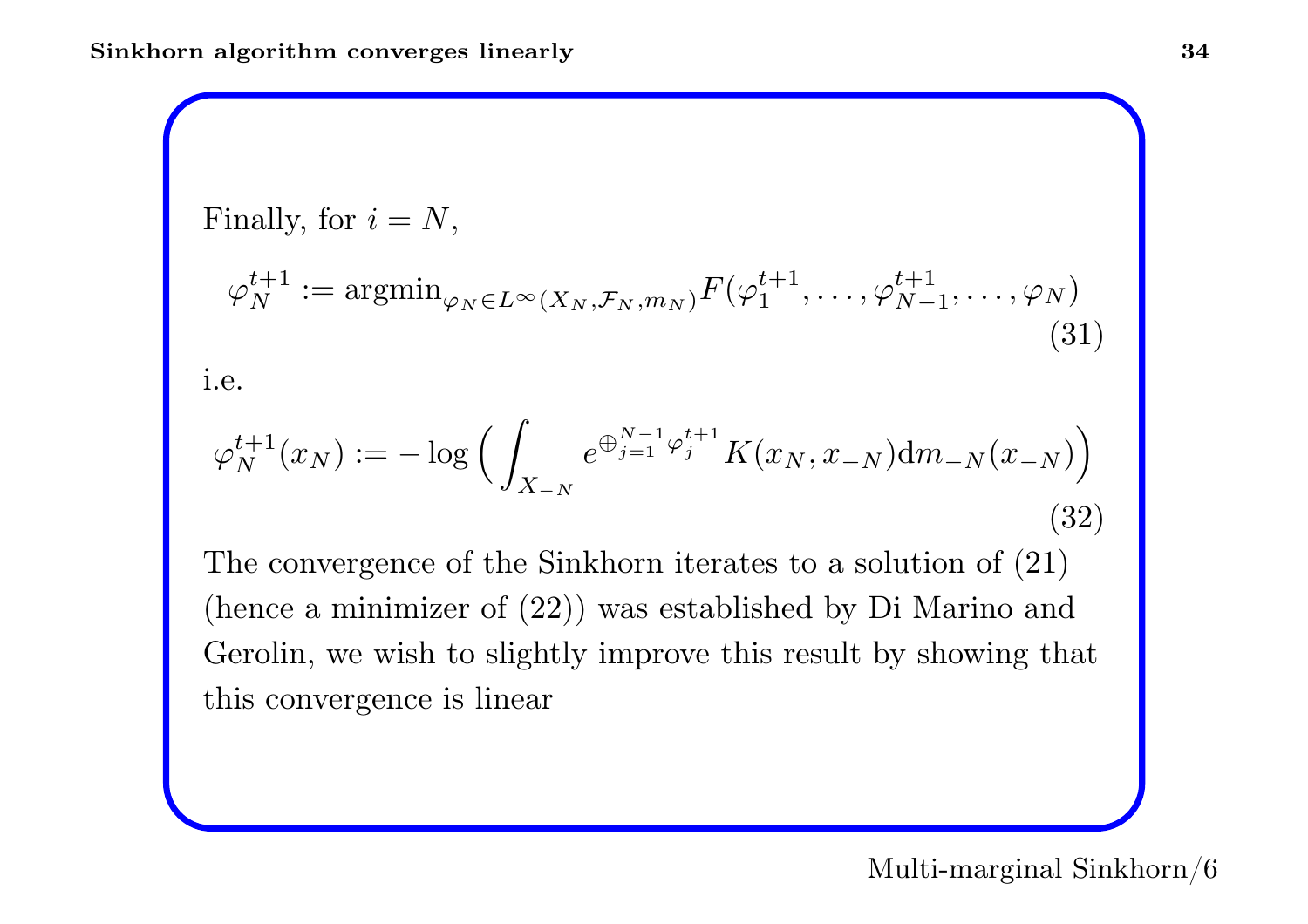**Theorem 2** The sequence of Sinkhorn iterates  $\varphi^t$  converges  $strongly\ in\ L_\diamond^p$  $L^p_\diamond(X_1,\mathcal F_1,m_1)\times\ldots\times L^p_\diamond$  $^p_\diamond(X_{N-1},\mathcal{F}_{N-1},m_{N-1})\times$  $L^p(X_N, \mathcal{F}_N, m_N)$  for every  $p \in [1, +\infty)$ , to the unique solution  $\overline{\varphi}$  of (24). Moreover, there holds

$$
F(\varphi^t) - F(\overline{\varphi}) \le \left(1 - \frac{e^{-(16N - 8)||c||_{\infty}}}{N}\right)^t (F(\varphi^0) - F(\overline{\varphi})). \quad (33)
$$

Btw,  $\varphi^t - \overline{\varphi}$  also converges linearly in  $L^p$  for every  $p \in (1, \infty)$ .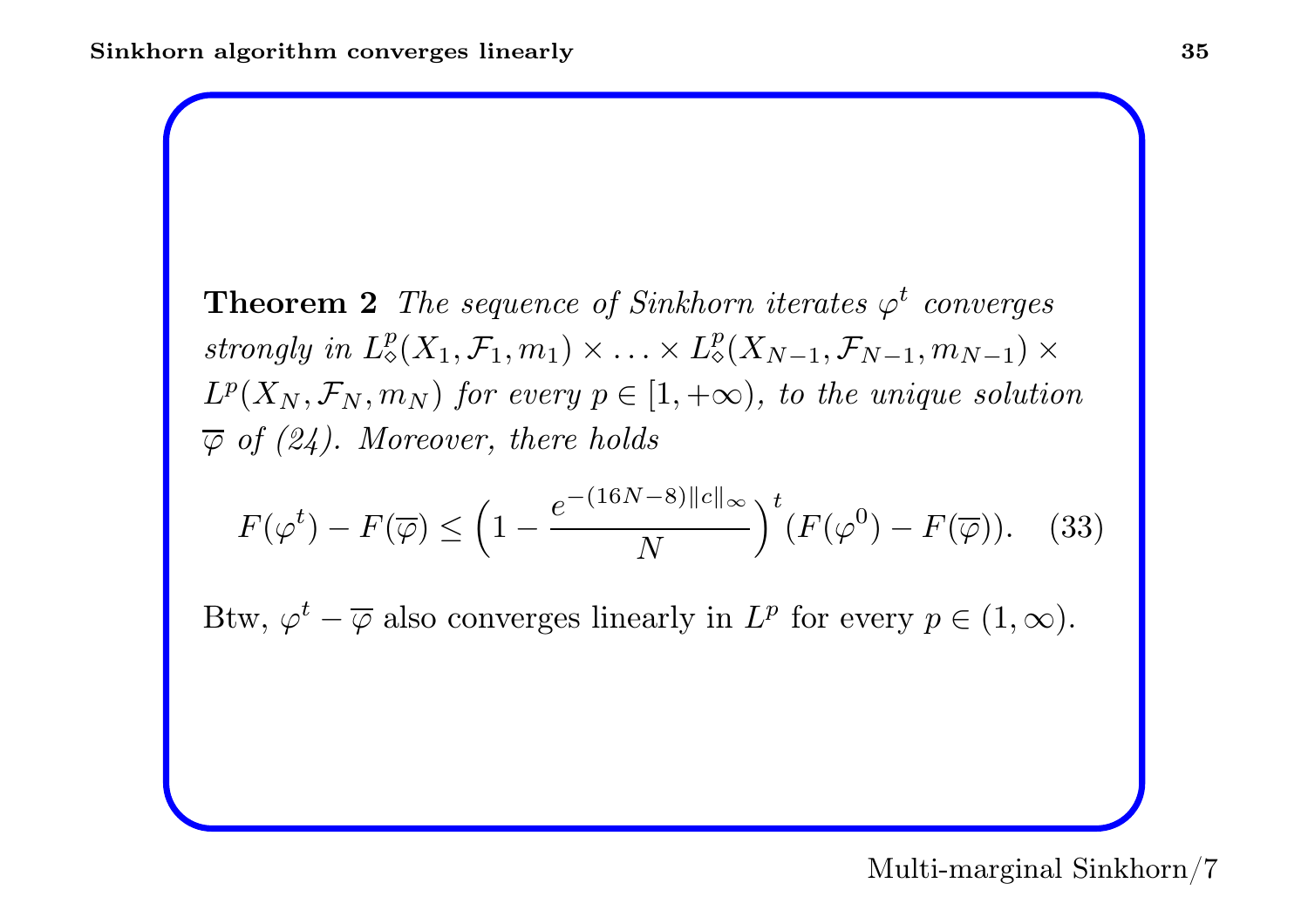First step: since  $c$  is bounded so are the Sinkhorn iterates:

For every  $t \geq 1$ , the Sinkhorn iterates  $\varphi^t$  satisfy the bounds:

$$
\|\varphi_i^t\|_{L^{\infty}(X_i,\mathcal{F}_i,m_i)} \le 2\|c\|_{\infty}, i=1,\ldots,N-1,
$$
 (34)

$$
\|\varphi_N^t\|_{L^\infty(X_N, \mathcal{F}_N, m_N)} \le (2N-1) \|c\|_{\infty}.
$$
 (35)

Next steps: Sinkhorn iterates thus remain in intervals where the exponential in  $F$  remains uniformly convex and with a bounded second derivative. One can therefore argue as Luo-Tseng and Beck-Tetruashvilli analysis of block coordinate descent (paying <sup>a</sup> bit of attention to the fact we are in infinite dimensions)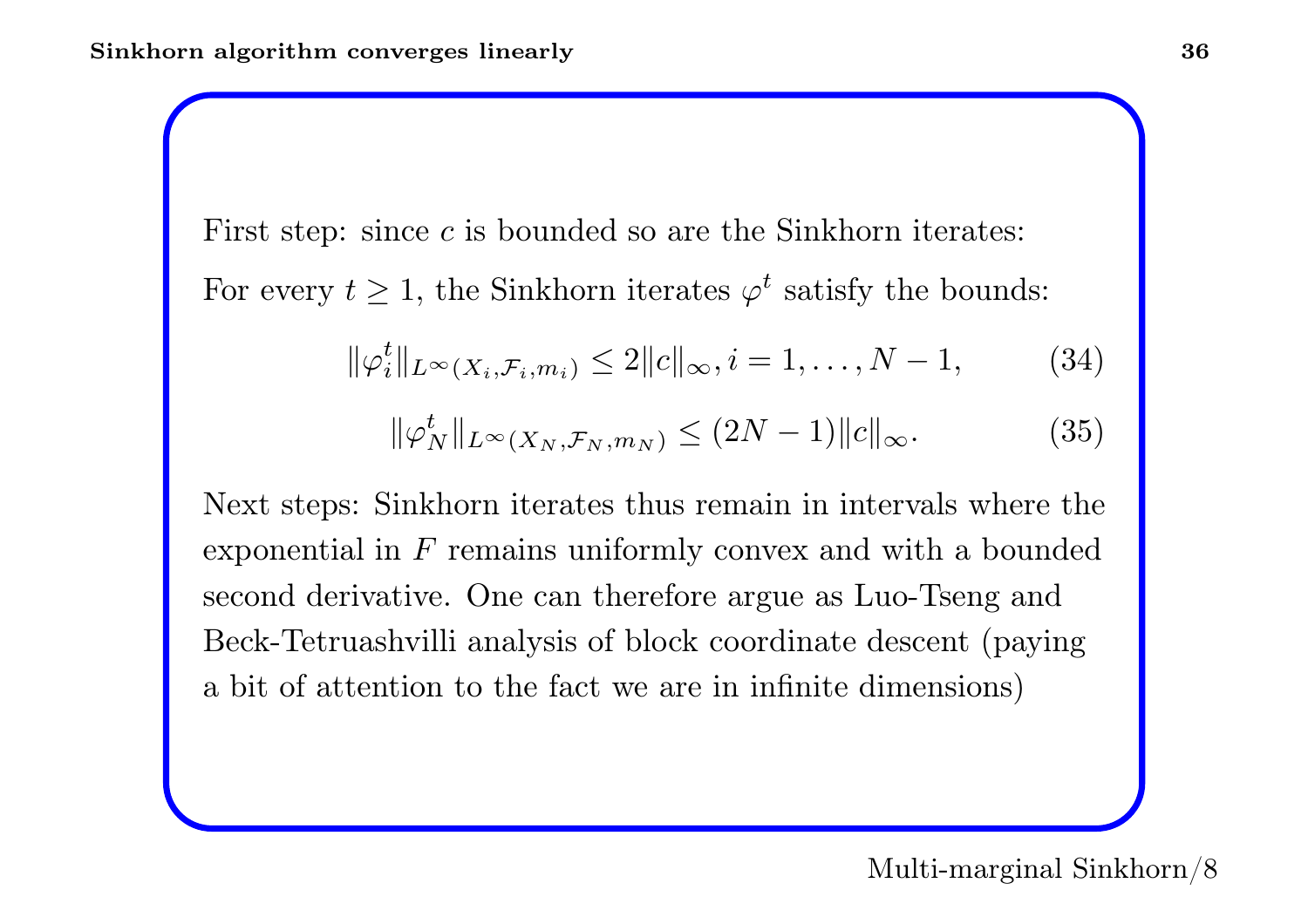Trivial fact: given  $M > 0$ ,  $\forall (a, b) \in [-M, M]^2$ :

$$
e^{b} - e^{a} - e^{a}(b - a) \ge \frac{e^{-M}}{2}(b - a)^{2}, \ |e^{b} - e^{a}| \le e^{M}|b - a|. \tag{36}
$$

so, defining

$$
\nu = e^{-(4N-2)\|c\|_{\infty}},\tag{37}
$$

one has

$$
F(\varphi^t) - F(\varphi^{t+1}) \ge \frac{\nu}{2} \sum_{i=1}^N \|\varphi_i^t - \varphi_i^{t+1}\|_{L^2(X_i, \mathcal{F}_i, m_i)}^2.
$$
 (38)

in particular  $\varphi^t - \varphi^{t+1}$  tends to 0 strongly in  $L^2$  (and in fact in any  $L^p$ ). Convergence to  $\overline{\varphi}$  solving the Schrödinger system follows (lots of compactness again).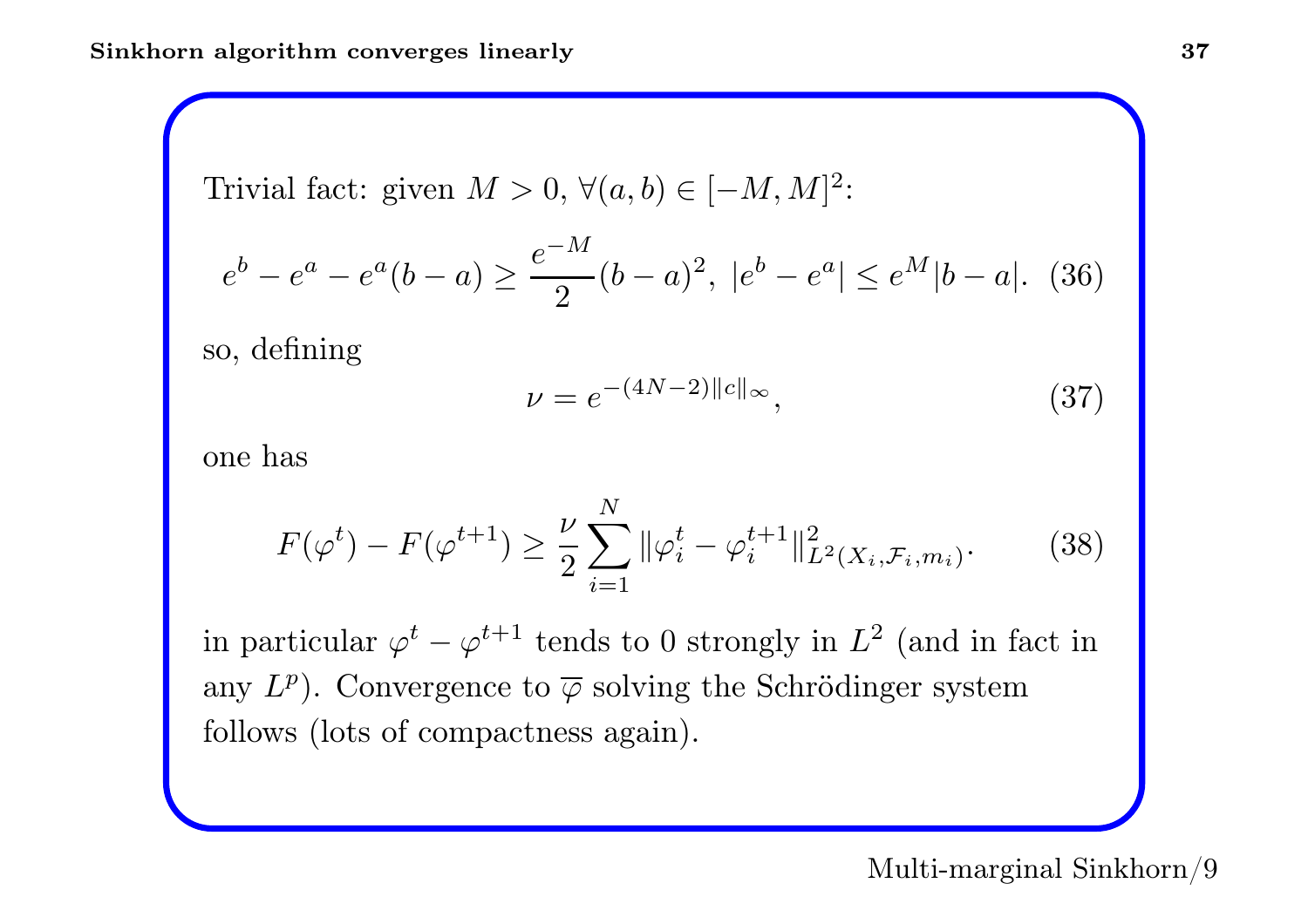Using (36) again, we get

$$
F(\overline{\varphi}) - F(\varphi^t) \ge \sum_{i=1}^N \int_{X_i} \partial_i F(\varphi^t)(x_i) (\overline{\varphi}_i(x_i) - \varphi_i^t(x_i)) dm_i(x_i) + \frac{\nu}{2} \sum_{i=1}^N \|\overline{\varphi}_i - \varphi_i^t\|_{L^2(m_i)}^2
$$

Define

$$
\widetilde{\varphi}_i^t := (\varphi_1^{t+1}, \dots, \varphi_i^{t+1}, \varphi_{i+1}^t, \dots, \varphi_N^t), \ i = 1, \dots, N-1, \ \ \widetilde{\varphi}_N^t := \varphi^{t+1},
$$
\n(39)

 $i{=}1$ 

by construction

$$
\int_{X_i} \partial_i F(\widetilde{\varphi}_i^t) (\overline{\varphi}_i - \varphi_i^t) \mathrm{d} m_i = 0.
$$

Multi-marginal Sinkhorn/10

 $L^2(m_i)$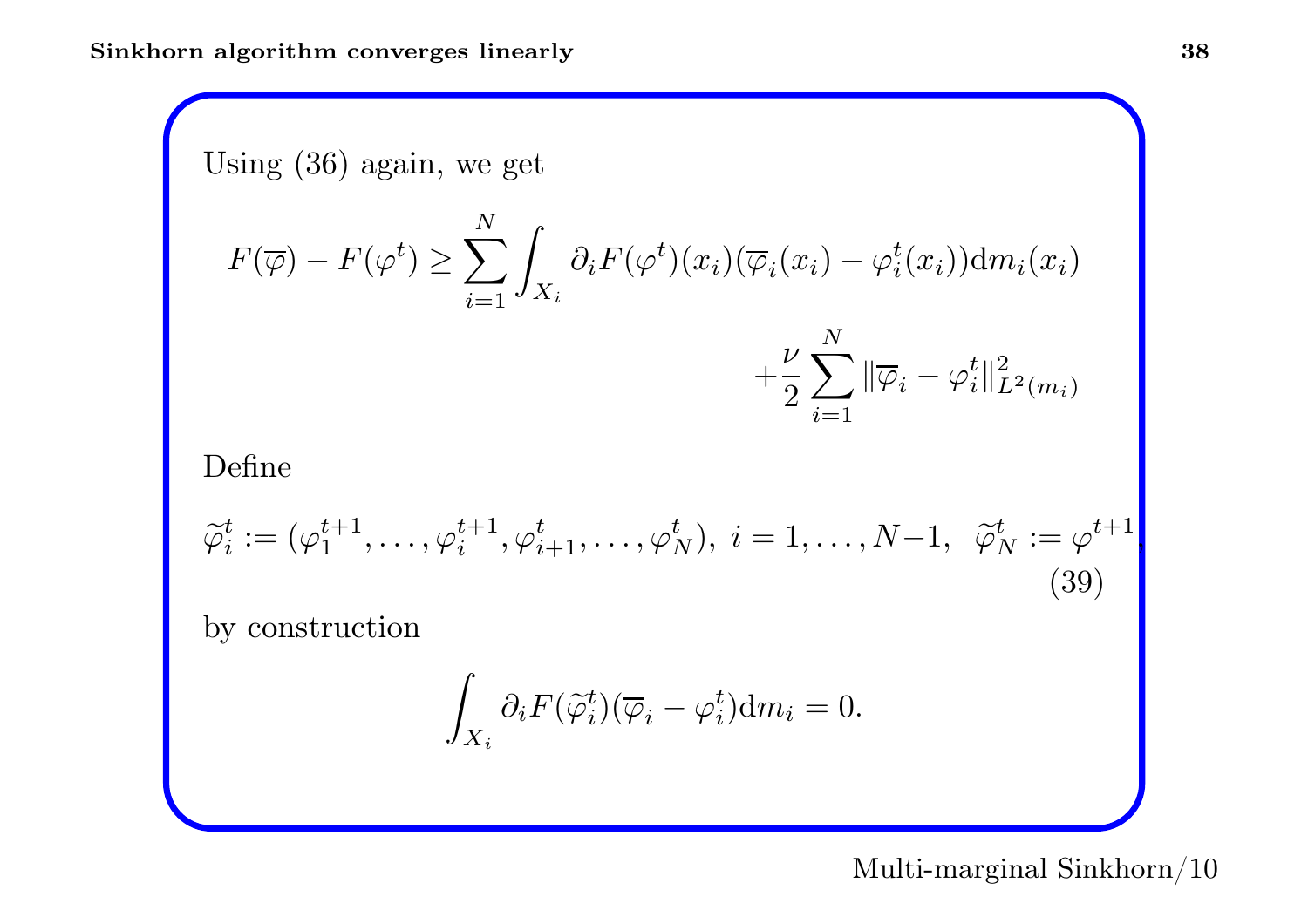So  
\n
$$
F(\overline{\varphi}) - F(\varphi^t) \ge \sum_{i=1}^N \int_{X_i} (\partial_i F(\varphi^t) - \partial_i F(\widetilde{\varphi}_i^t))(\overline{\varphi}_i - \varphi_i^t) dm_i
$$
\n
$$
+ \frac{\nu}{2} \sum_{i=1}^N \|\overline{\varphi}_i - \varphi_i^t\|_{L^2(m_i)}^2
$$
\n
$$
\ge -\frac{1}{2\nu} \sum_{i=1}^N \|\partial_i F(\varphi^t) - \partial_i F(\widetilde{\varphi}_i^t)\|_{L^2(m_i)}^2
$$

where we have used Young's inequality in the last line.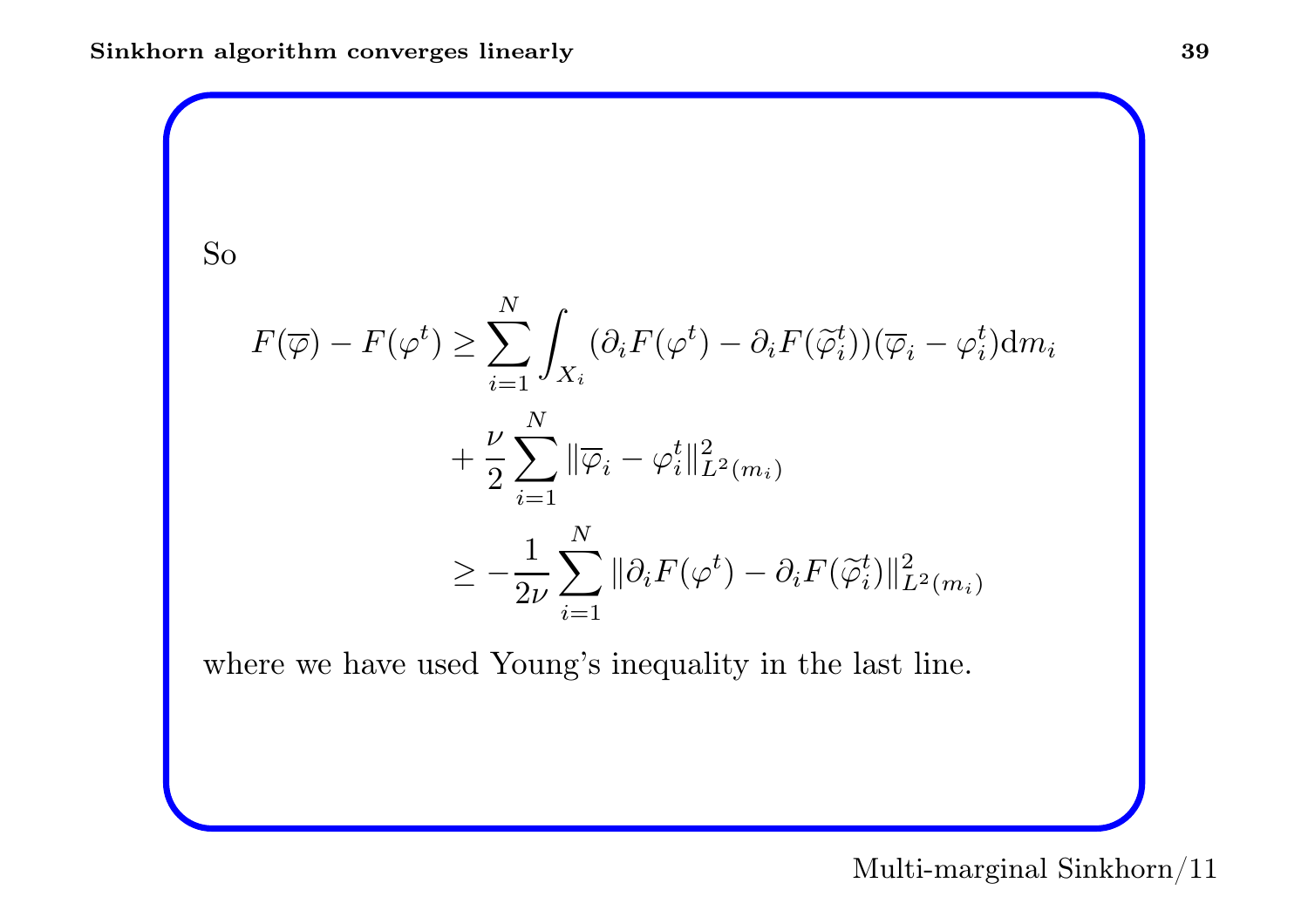We thus have shown that

$$
F(\varphi^t) - F(\overline{\varphi}) \le \frac{1}{2\nu} \sum_{i=1}^N \|\partial_i F(\varphi^t) - \partial_i F(\widetilde{\varphi}_i^t)\|_{L^2(m_i)}^2. \tag{40}
$$

Using the second inequality in (36) together with the  $L^{\infty}$ bounds on  $\varphi^t$  and Jensen's inequality yield

$$
(\partial_i F(\varphi^t)(x_i) - \partial_i F(\widetilde{\varphi}_i^t(x_i))^2 \le \frac{1}{\nu^2} \int_{X_{-i}} (\oplus_{j=1}^N \varphi_j^t - \oplus_{j=1}^N (\widetilde{\varphi}_i^t)_j)^2 m_{-i}
$$

so that

$$
\|\partial_i F(\varphi^t) - \partial_i F(\tilde{\varphi}_i^t)\|_{L^2(m_i)}^2 \le \frac{1}{\nu^2} \sum_{j=1}^N \|\varphi_j^t - (\tilde{\varphi}_i^t)_j\|_{L^2(m_j)}^2
$$
  

$$
\le \frac{1}{\nu^2} \sum_{j=1}^N \|\varphi_j^t - \varphi_j^{t+1}\|_{L^2(m_j)}^2,
$$